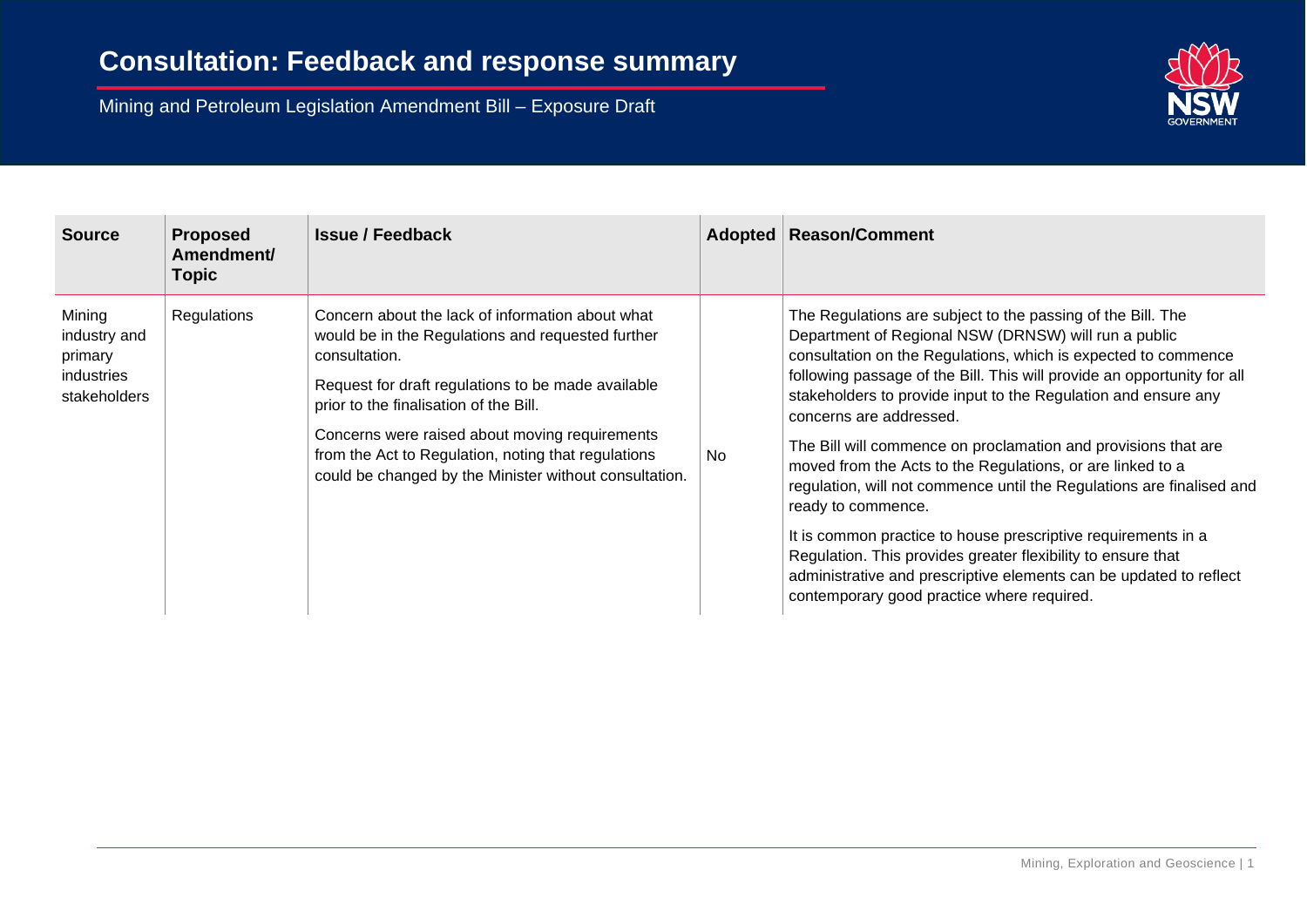

| <b>Source</b>                                                 | <b>Proposed</b><br>Amendment/<br><b>Topic</b> | <b>Issue / Feedback</b>                                                                                                                                                                                                                                                                                                                                                                                                                                                                                                                                                                                                                                                                                                                                                                                                                                                                                                                                                                                                                                                                                                                                                        | Adopted | <b>Reason/Comment</b>                                                                                                                                                                                                                                                                                                                                                                                                                                                                                                                                                                                                                           |
|---------------------------------------------------------------|-----------------------------------------------|--------------------------------------------------------------------------------------------------------------------------------------------------------------------------------------------------------------------------------------------------------------------------------------------------------------------------------------------------------------------------------------------------------------------------------------------------------------------------------------------------------------------------------------------------------------------------------------------------------------------------------------------------------------------------------------------------------------------------------------------------------------------------------------------------------------------------------------------------------------------------------------------------------------------------------------------------------------------------------------------------------------------------------------------------------------------------------------------------------------------------------------------------------------------------------|---------|-------------------------------------------------------------------------------------------------------------------------------------------------------------------------------------------------------------------------------------------------------------------------------------------------------------------------------------------------------------------------------------------------------------------------------------------------------------------------------------------------------------------------------------------------------------------------------------------------------------------------------------------------|
| Local<br>government<br>and mining<br>industry<br>stakeholders | <b>Public Notice</b><br>Requirements          | Concerns over changes to public notice requirements<br>were raised.<br>Local governments were generally supportive, though<br>clarity was sought about application notices,<br>requirements being moved to regulations, and whether<br>the public would be informed of the change.<br>One council requested the inclusion of local<br>government websites in the public notice<br>requirements, and the need for on-going notification of<br>applicable council and residents during exploration<br>activities.<br>Industry recommended further consultation on new<br>methods of public notice requirements.<br>Another stakeholder identified the importance of local<br>and national papers as a way for their clients obtain<br>information about the activities going on within their<br>traditional Country, with a preference to keep the<br>requirement to notify in papers, though no objection to<br>additional notification mediums.<br>A further stakeholder identified that unreliable internet<br>service means many landholders rely on newspapers.<br>The stakeholder also recommended every impacted<br>landholder be notified directly by registered letter. | N/A     | The amendments reflect the current print media environment, with<br>many local papers closing and in some local areas it is impossible<br>for industry comply with the current legislation.<br>The amendments will result in more flexibility to ensure that the right<br>audience for any authorisation matter is notified.<br>DRNSW acknowledges that some community groups have<br>concerns around lack of visibility with these changes however there<br>will be stakeholder consultation on the proposed regulations. Print<br>media will be retained where it is deemed the most appropriate<br>methods for the particular public notice. |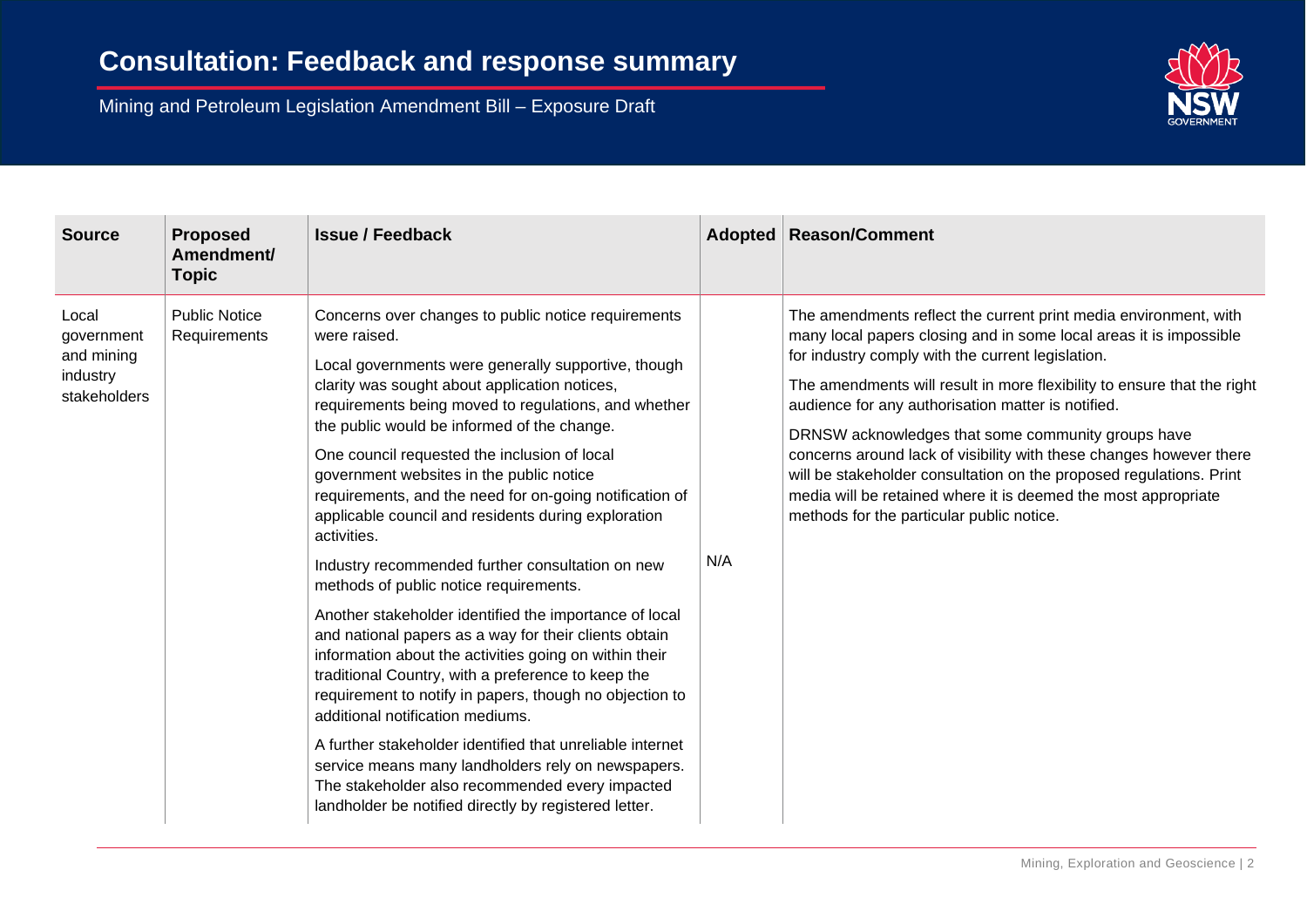

| <b>Source</b>                      | <b>Proposed</b><br>Amendment/<br><b>Topic</b>              | <b>Issue / Feedback</b>                                                                                                                                                                                                                                   |     | <b>Adopted   Reason/Comment</b>                                                                                                                                                                                                                                                                                                                           |                                                                                                                          |
|------------------------------------|------------------------------------------------------------|-----------------------------------------------------------------------------------------------------------------------------------------------------------------------------------------------------------------------------------------------------------|-----|-----------------------------------------------------------------------------------------------------------------------------------------------------------------------------------------------------------------------------------------------------------------------------------------------------------------------------------------------------------|--------------------------------------------------------------------------------------------------------------------------|
| Mining<br>industry<br>stakeholders | Handling and<br>publication of<br>sensitive<br>information | Request that commercially sensitive information and<br>information relating to competitive selection processes<br>be kept confidential, with a recommendation that<br>legislation amendments do not permit the publication                                |     | The requirement to maintain registers and records and make them<br>publicly available is not new and the Bill doesn't change this<br>requirement.                                                                                                                                                                                                         |                                                                                                                          |
|                                    |                                                            | of commercially sensitive or personal information on<br>public registers.                                                                                                                                                                                 | No  | The requirement to make records publicly available is also in the<br>current legislation. The Bill ensures that the details of the<br>competitive selection and tender processes can be kept confidential<br>until after the process is complete.                                                                                                         |                                                                                                                          |
|                                    |                                                            |                                                                                                                                                                                                                                                           |     | The requirement is to make the registers and records publicly<br>available. This is not a requirement to publish the information.                                                                                                                                                                                                                         |                                                                                                                          |
|                                    |                                                            |                                                                                                                                                                                                                                                           |     | DRNSW does not publish confidential or sensitive information.<br>Parties should raise any concerns with the DRNSW to ensure such<br>information is identified and treated appropriately.                                                                                                                                                                  |                                                                                                                          |
| Mining<br>industry<br>stakeholders | Transitional<br>$arrangements - in-$<br>train matters      | Transitional arrangements and concerns around<br>impacts to in-train matters.<br>Concerns around the implications of change and<br>transitional arrangements, with a request for further<br>consultation with industry when developing of<br>regulations. |     |                                                                                                                                                                                                                                                                                                                                                           | DRNSW will run a public consultation on the Regulations, which is<br>expected to commence following passage of the Bill. |
|                                    |                                                            |                                                                                                                                                                                                                                                           | Yes | DRNSW has carefully considered the savings and transitional<br>provisions required to manage the impact on the in-train matters.<br>The Bill will commence on proclamation to ensure any<br>consequential amendments to the Regulation can commence<br>simultaneously. Any concerns about specific in-train matters can be<br>raised directly with DRNSW. |                                                                                                                          |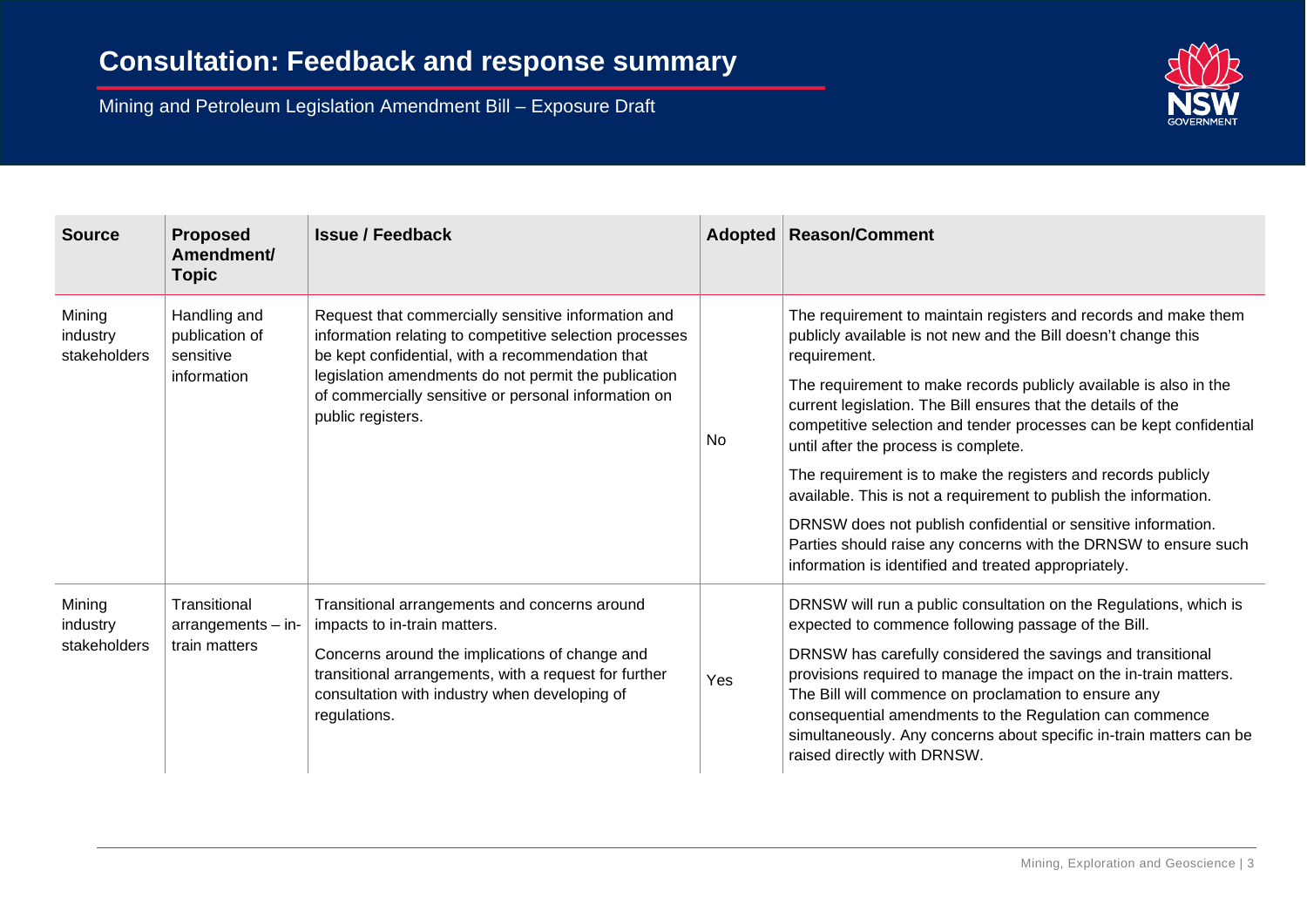

| <b>Source</b>                      | <b>Proposed</b><br>Amendment/<br><b>Topic</b>          | <b>Issue / Feedback</b>                                                                                                                                                                                                                           | Adopted | <b>Reason/Comment</b>                                                                                                                                                                                                                                                                                                                                                                                                                                         |
|------------------------------------|--------------------------------------------------------|---------------------------------------------------------------------------------------------------------------------------------------------------------------------------------------------------------------------------------------------------|---------|---------------------------------------------------------------------------------------------------------------------------------------------------------------------------------------------------------------------------------------------------------------------------------------------------------------------------------------------------------------------------------------------------------------------------------------------------------------|
| Mining<br>industry<br>stakeholders | Transitional<br>$arrangements -$<br>immediate vicinity | Extending transitional periods on the amendments to<br>at least two years to ensure changes to ancillary<br>mining activity definition from 'immediate vicinity' to<br>'vicinity' can be managed appropriately and new<br>authorisations granted. | Yes     | The Bill has been amended to provide that the regulations will<br>prescribe a transitional period up to two years from commencement<br>of the amended sections $6(2)$ and $(4)$ during which time the<br>amendments will not apply.<br>DRNSW will consult on the timeframe as part of the consultation on<br>the Regulations. Concerns about specific applications that have<br>been made but not determined should be raised by the applicant<br>with DRNSW. |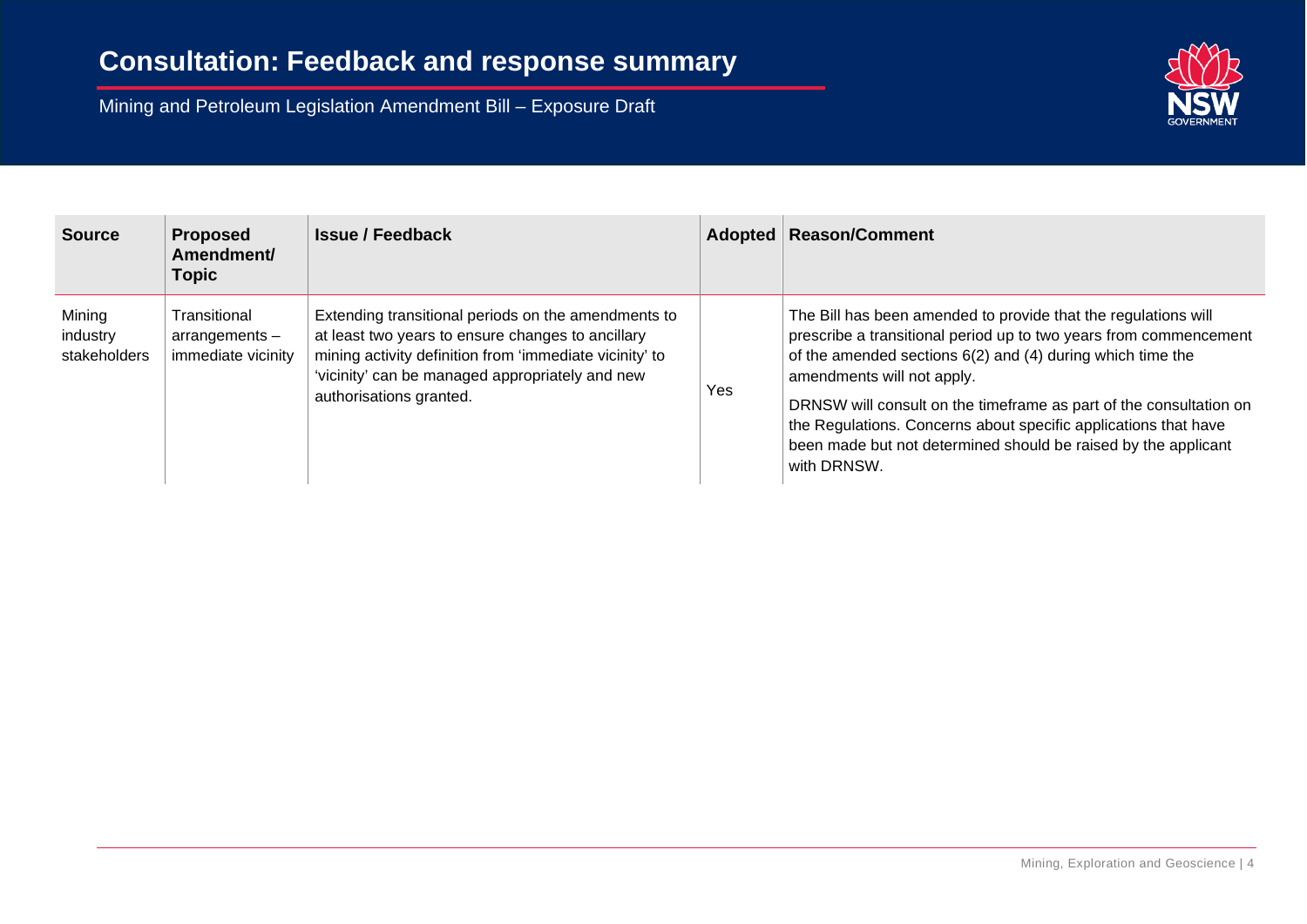

| <b>Source</b>                      | <b>Proposed</b><br>Amendment/<br><b>Topic</b>        | <b>Issue / Feedback</b>                                                                                                                                                                                                                                                                                                                                                                                    | Adopted   | <b>Reason/Comment</b>                                                                                                                                                                                                                                                                                                                                                                                                                                                                                                                                                                                                                                                                                                                                                                                                                                                                                                                                                                                                    |
|------------------------------------|------------------------------------------------------|------------------------------------------------------------------------------------------------------------------------------------------------------------------------------------------------------------------------------------------------------------------------------------------------------------------------------------------------------------------------------------------------------------|-----------|--------------------------------------------------------------------------------------------------------------------------------------------------------------------------------------------------------------------------------------------------------------------------------------------------------------------------------------------------------------------------------------------------------------------------------------------------------------------------------------------------------------------------------------------------------------------------------------------------------------------------------------------------------------------------------------------------------------------------------------------------------------------------------------------------------------------------------------------------------------------------------------------------------------------------------------------------------------------------------------------------------------------------|
| Various                            | Prospecting $-$<br>definition                        | Recommendation to review the definition of<br>prospecting and consult on regulations made under<br>the savings and transitional provisions.<br>Suggested changes to Mining SEPP to ensure the<br>change to the definition of prospecting to include<br>rehabilitation does not have adverse impacts.<br>Another stakeholder supports the amended definition<br>and inclusion of penalties for prospecting. | <b>No</b> | The intention of this amendment is to harmonise the definitions<br>between the Mining Act and the Petroleum (Onshore) Act and to<br>include in the definition of prospecting the recognition that<br>prospecting includes activities to rehabilitate land in the same way<br>as the definition of mining.<br>DRNSW believes that a transition period is not required for the<br>inclusion of the requirement to rehabilitate in the definition of<br>prospecting because the obligation to rehabilitate land disturbed by<br>prospecting already exists. DRNSW will consult on any proposed<br>regulations under section 195 in relation to the new definition of<br>prospecting.<br>DRNSW meets regularly with Department of Planning and<br>Environment to consider matters arising from the intersections<br>between the resources and Energy SEPP and Mining Act however<br>ultimately amendments to the SEPP are a matter for DPE.<br>DRNSW consulted the Commonwealth in relation to native title<br>implications. |
| Mining<br>industry<br>stakeholders | Operational<br>allocation $-$<br>Ministerial consent | Concern that the additional requirement for Ministerial<br>consent will result in inefficiency and delays in<br>preparation and processing, while adding little, if any,<br>value to the existing regulatory framework.                                                                                                                                                                                    | Yes       | The requirement to seek Ministerial consent before lodging an<br>application has been removed from the Bill as DRNSW agrees that<br>it may duplicate approvals, given the rigorous assessment process<br>for operational allocation applications and the requirement for<br>Cabinet approval.                                                                                                                                                                                                                                                                                                                                                                                                                                                                                                                                                                                                                                                                                                                            |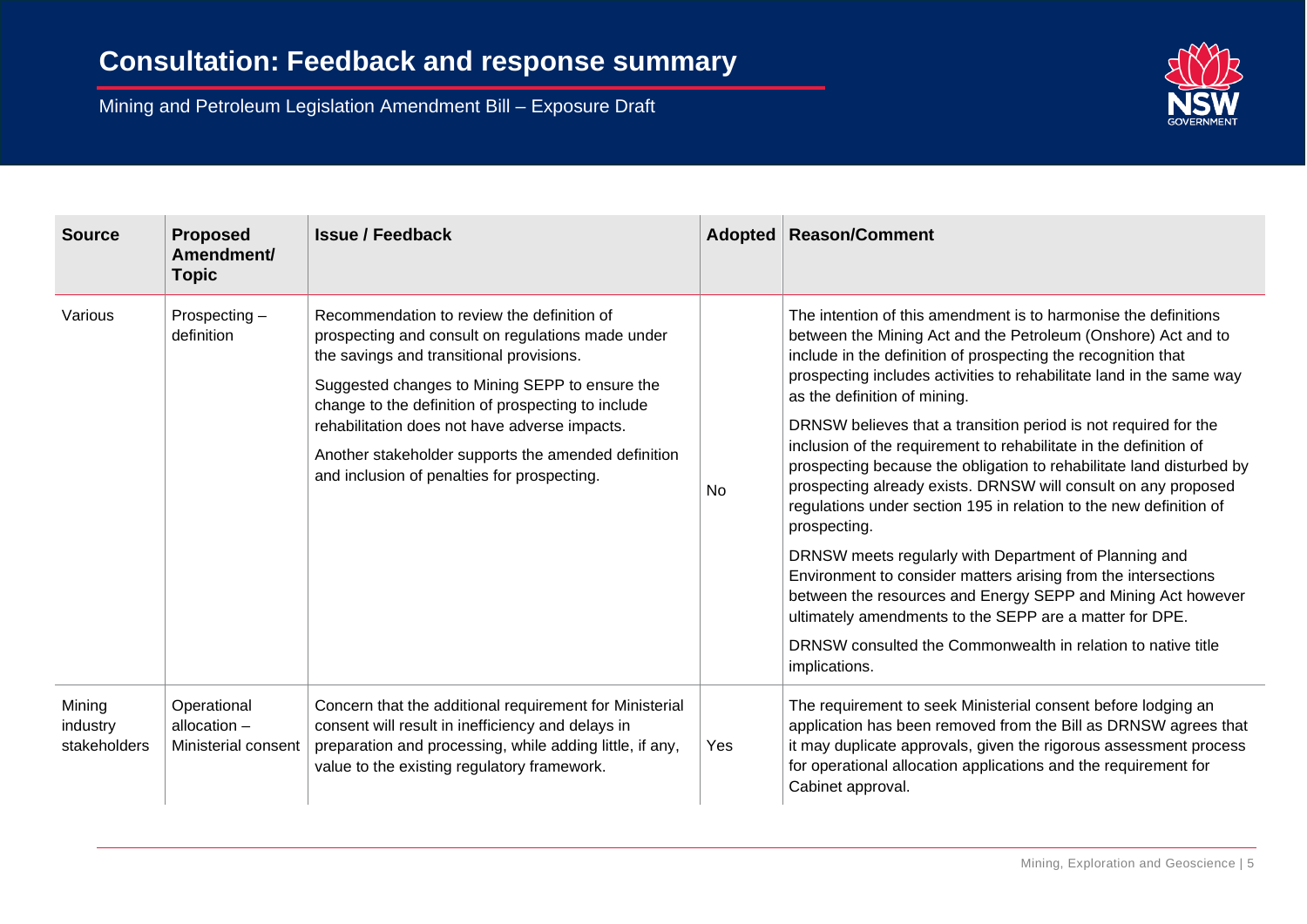

| <b>Source</b>                      | <b>Proposed</b><br>Amendment/<br><b>Topic</b> | <b>Issue / Feedback</b>                                                                                                                                                                                            |     | Adopted   Reason/Comment                                                                                                                                                                                                                                                                                                                                   |
|------------------------------------|-----------------------------------------------|--------------------------------------------------------------------------------------------------------------------------------------------------------------------------------------------------------------------|-----|------------------------------------------------------------------------------------------------------------------------------------------------------------------------------------------------------------------------------------------------------------------------------------------------------------------------------------------------------------|
| Local<br>government                | Operational<br>allocation – work<br>program   | Clarification about applications and tenders supported<br>by work program                                                                                                                                          | N/A | The requirement for applications and tenders to be accompanied by<br>a proposed work program has not changed. The details of what<br>should be included will be moved to the Regulation and consultation<br>will be undertaken on the proposed Regulation.                                                                                                 |
| Mining<br>industry<br>stakeholders | Operational<br>allocation – fees              | Suggestion that any fees should only be applied for<br>future operational allocations and should not be<br>applied retrospectively.                                                                                | N/A | This fee replaces the financial contributions for Coal Operational<br>Allocations outlined in the guidelines for coal exploration licence<br>applications for operational allocation purposes and will apply to<br>mining leases whether granted before or after the amendments<br>commence, consistent with current requirements under the<br>guidelines. |
| Mining<br>industry<br>stakeholders | Operational<br>allocation - fees              | Suggestion that transitioning from existing operational<br>allocation charge as set out in policy to new provisions<br>in regulation should ensure holders of such an<br>exploration licence is not disadvantaged. | Yes | The amount of the fee and when it must be paid will be specified by<br>the regulations. Consultation will give stakeholders the opportunity<br>to provide feedback on the amount and timing of the fees.                                                                                                                                                   |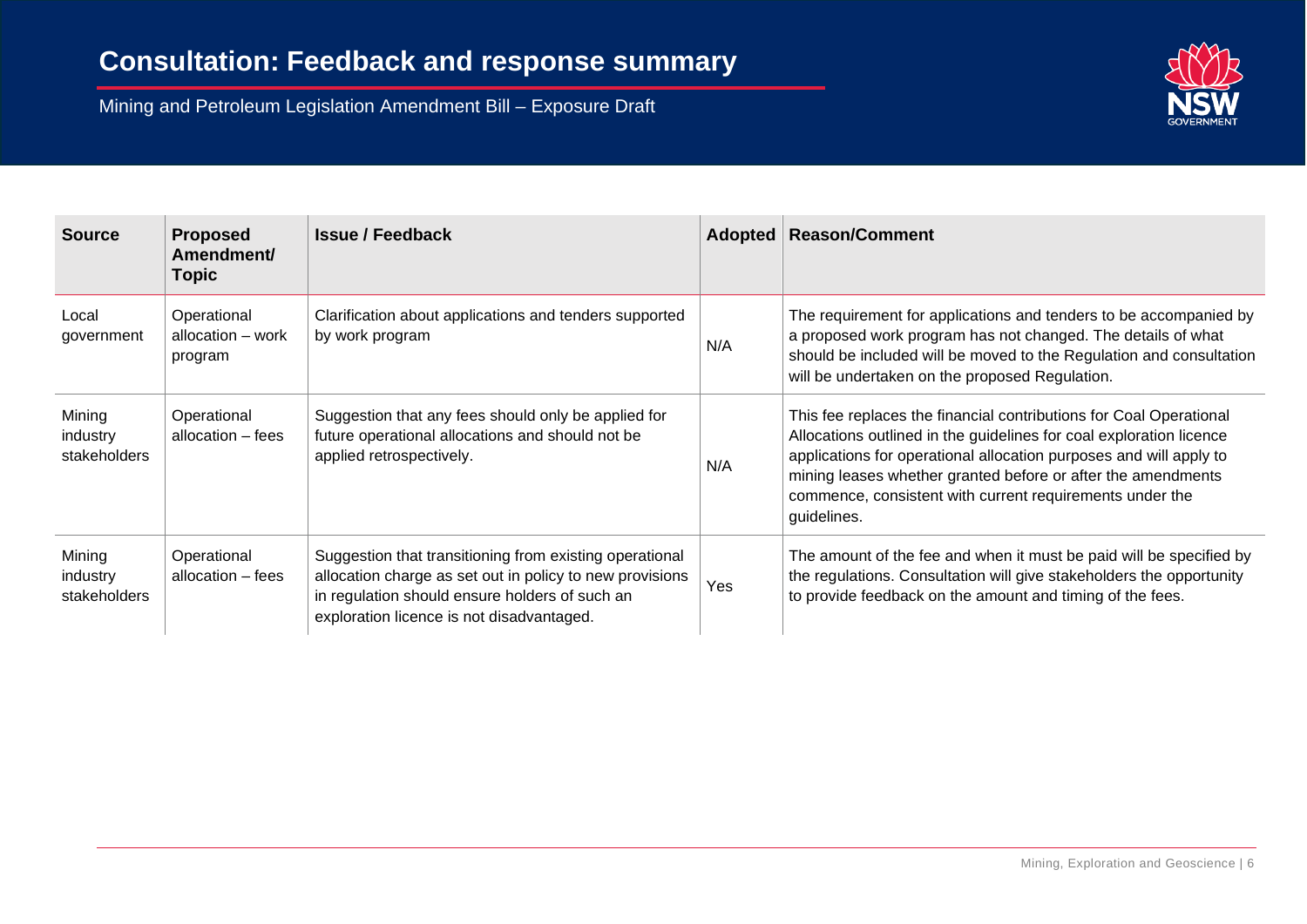

| <b>Source</b>                      | <b>Proposed</b><br>Amendment/<br><b>Topic</b> | <b>Issue / Feedback</b>                                                                                                                                                                                                        | Adopted   | <b>Reason/Comment</b>                                                                                                                                                                                                                                                                                                                                                                                       |
|------------------------------------|-----------------------------------------------|--------------------------------------------------------------------------------------------------------------------------------------------------------------------------------------------------------------------------------|-----------|-------------------------------------------------------------------------------------------------------------------------------------------------------------------------------------------------------------------------------------------------------------------------------------------------------------------------------------------------------------------------------------------------------------|
| Environment<br>stakeholders        | Operational<br>allocation $-$<br>Schedule 1B  | Recommendation that the decision-maker consider<br>matters listed in Schedule 1B of the Act and suggested<br>expanding these matters to include public interest and<br>the principles of ecologically sustainable development. | <b>No</b> | Schedule 1B applies to all applications including applications for<br>operational allocation purposes. It contains considerations for the<br>decision-maker to take into account when considering applications,<br>including protection of the environment as well as whether the<br>applicant meets the minimum standards and has a satisfactory<br>compliance history.                                    |
|                                    |                                               |                                                                                                                                                                                                                                |           | DRNSW believes that these provisions are sufficient, given the<br>operational allocation framework allows existing miners and<br>explorers to apply for an exploration licence only. Should the holder<br>of an explorational licence for operational allocation purposes wish<br>to develop a mine on the site, a State Significant Development<br>consent would be required under the planning framework. |
| Mining<br>industry<br>stakeholders | Market interest<br>test - fees                | Clarification about when an operational allocation<br>application triggers a market interest test, will the<br>applicant pay the market interest charge or if this<br>charge will be reduced by any amount they have paid      | Yes       | The intention is that the original applicant would not be<br>disadvantaged.<br>Existing waiver provisions can be used to adjust fees.                                                                                                                                                                                                                                                                       |
|                                    |                                               | when lodging the exploration licence application under<br>the competitive allocation pathway.                                                                                                                                  |           |                                                                                                                                                                                                                                                                                                                                                                                                             |
| Mining<br>industry<br>stakeholders | Market interest<br>test - discretionary       | Suggestion that the market interest test should not be<br>discretionary.                                                                                                                                                       | No        | This power is deliberately discretionary because there will be some<br>instances where a market interest test is not appropriate for an<br>operational allocation application, such as an application for an area<br>below but within a mine's existing footprint.                                                                                                                                          |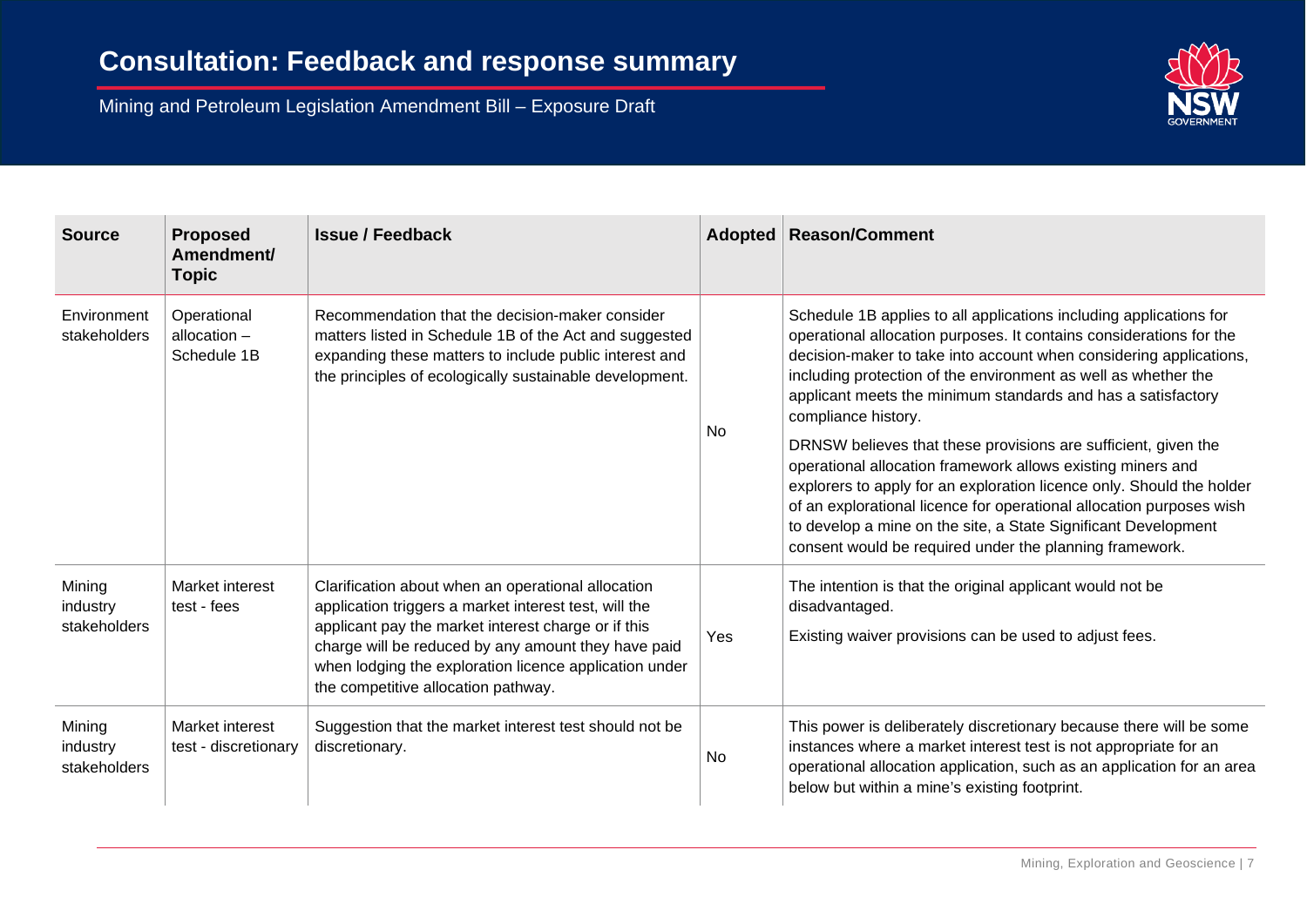

| <b>Source</b>                      | <b>Proposed</b><br>Amendment/<br><b>Topic</b>       | <b>Issue / Feedback</b>                                                                                                                                                               | Adopted   | <b>Reason/Comment</b>                                                                                                                                                                                                                                                                                                                                                                                    |
|------------------------------------|-----------------------------------------------------|---------------------------------------------------------------------------------------------------------------------------------------------------------------------------------------|-----------|----------------------------------------------------------------------------------------------------------------------------------------------------------------------------------------------------------------------------------------------------------------------------------------------------------------------------------------------------------------------------------------------------------|
| Mining<br>industry<br>stakeholders | Market interest<br>test - frequency                 | Concerns about more than one market interest test<br>being run over the same area at different times.                                                                                 | <b>No</b> | The area over which a market interest test is conducted is<br>discretionary and will be considered on a case-by-case basis. The<br>market interest test may be used to consider whether there is<br>sufficient interest to justify a competitive selection process and the<br>area may therefore be larger or a different shape than the area<br>applied for under the operational allocation framework. |
|                                    |                                                     |                                                                                                                                                                                       |           | Generally, if a market interest test has recently been run over a<br>specific area, a subsequent market interest test would not be<br>conducted over the same area because market interest has already<br>been established.                                                                                                                                                                              |
| Mining<br>industry<br>stakeholders | Fit and Proper<br>Person (FPP) test<br>- procedural | Concerns about the operation of the amended fit and<br>proper person provisions and need for greater<br>procedural fairness.                                                          |           | The new provisions provide a clearer framework for making fit and<br>proper person determinations and applying sanctions<br>commensurate with offence and risk.                                                                                                                                                                                                                                          |
|                                    | fairness                                            |                                                                                                                                                                                       | In Part   | While the Mining Act and the principles of administrative law, as well<br>as DRNSW's practices, already provide for procedural fairness, a<br>new clause has been included (s396(3)) to explicitly apply<br>procedural fairness provisions contained in the Mining Act to the<br>new fit and provisions.                                                                                                 |
| Mining<br>industry<br>stakeholders | Fit and proper<br>person test-<br>considerations    | Concerns about what information will be used by a<br>decision-maker to assess whether someone is a fit and<br>proper person, particularly when a decision can be<br>made at any time. | N/A       | The Regulation will specify matters that the decision maker can take<br>into consideration when deciding whether a person is or is not a fit<br>and proper person and deciding whether to make a declaration.                                                                                                                                                                                            |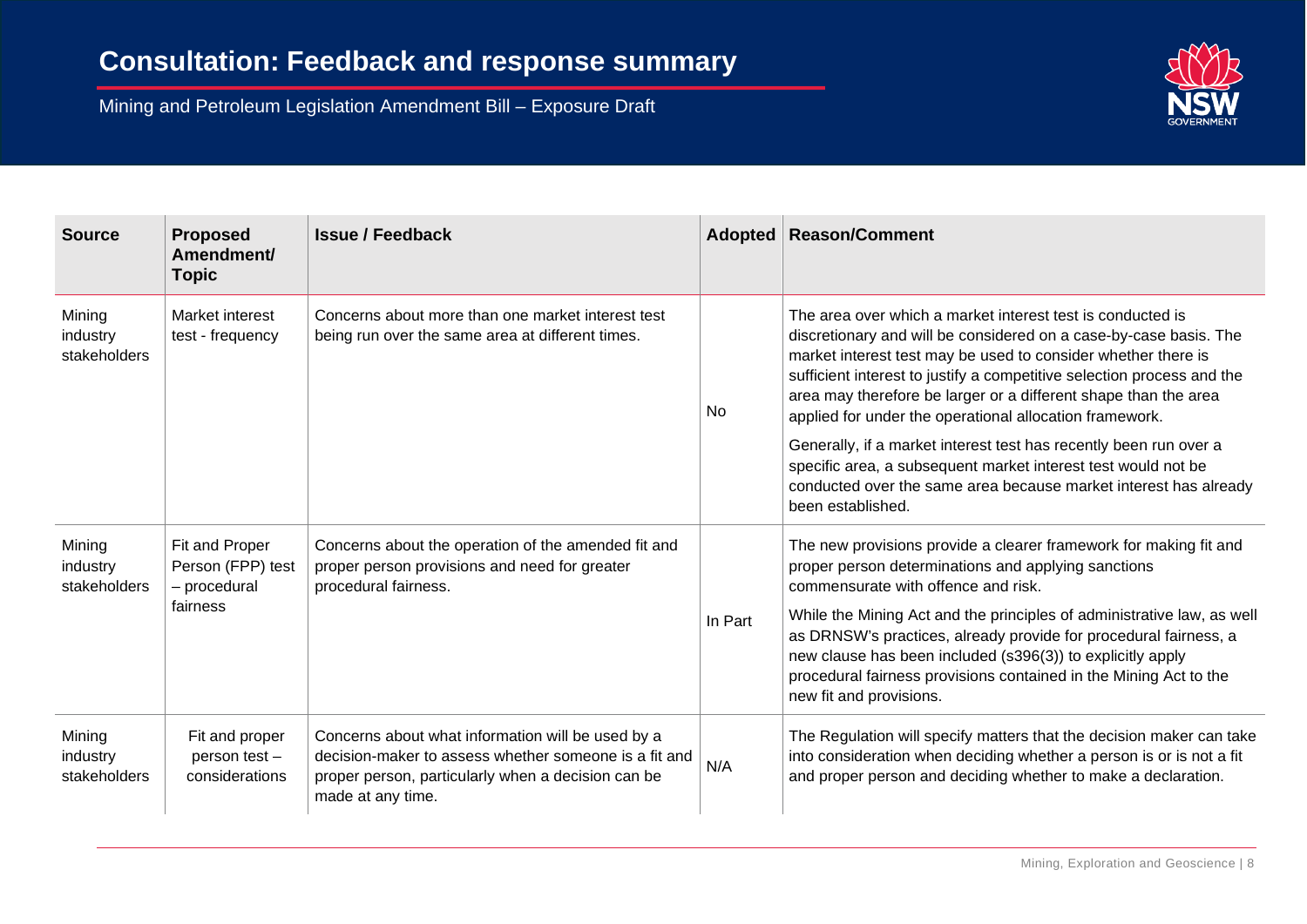

| <b>Source</b>                         | <b>Proposed</b><br>Amendment/<br><b>Topic</b>          | <b>Issue / Feedback</b>                                                                                                                                                    | Adopted   | <b>Reason/Comment</b>                                                                                                                                                                                                                                                                                                                                                                                |
|---------------------------------------|--------------------------------------------------------|----------------------------------------------------------------------------------------------------------------------------------------------------------------------------|-----------|------------------------------------------------------------------------------------------------------------------------------------------------------------------------------------------------------------------------------------------------------------------------------------------------------------------------------------------------------------------------------------------------------|
| Primary<br>industries<br>stakeholders | Fit and proper<br>person test -<br>existing provisions | Concerns with the existing fit and proper person<br>provisions, inadequacy for dealing with insurance,<br>financial backing, security deposits and \$2 shelf<br>companies. | N/A       | The Bill refines the existing fit and proper test. DRNSW has<br>implemented reforms to its exploration management framework,<br>including introducing in 2021 minimum standards for exploration<br>work programs and technical and financial capability. These<br>standards ensure that exploration licence applicants have the<br>technical and financial capability to carry out the work program. |
|                                       |                                                        |                                                                                                                                                                            |           | In addition, all explorers must lodge a security deposit with the<br>Department that covers the full cost of any rehabilitation and<br>environmental protection obligations required as a result of the<br>exploration activities.                                                                                                                                                                   |
| Primary<br>industries<br>stakeholders | Fit and proper<br>person test                          | Suggestion that the provisions can go further, to deal<br>with incidents of assault and intimidation.                                                                      | <b>No</b> | Illegal behaviour beyond provisions in the mining and petroleum<br>legislation are more appropriately dealt with by NSW Police.                                                                                                                                                                                                                                                                      |
| Various                               | Fit and Proper<br>Person s380A                         | Clarification on how the current section 380A related to<br>the new Part 18 Division 2 and whether s380A would<br>be removed.                                              | Yes       | Section 380A has been repealed. The Part 18, Division 2 deals with<br>the fit and proper provisions. Considerations from section 380A will<br>be included in the Regulations and further consultations will be<br>undertaken on these matters.                                                                                                                                                       |
| Mining<br>industry<br>stakeholders    | Fit and Proper<br>Person                               | Concerns about the use of 'corporation or<br>unincorporated association' in relation to association<br>with an authorisation not covering registered<br>organisations.     | Yes       | This section has been amended to refer to 'body corporate' instead<br>of 'corporation or unincorporated association'.                                                                                                                                                                                                                                                                                |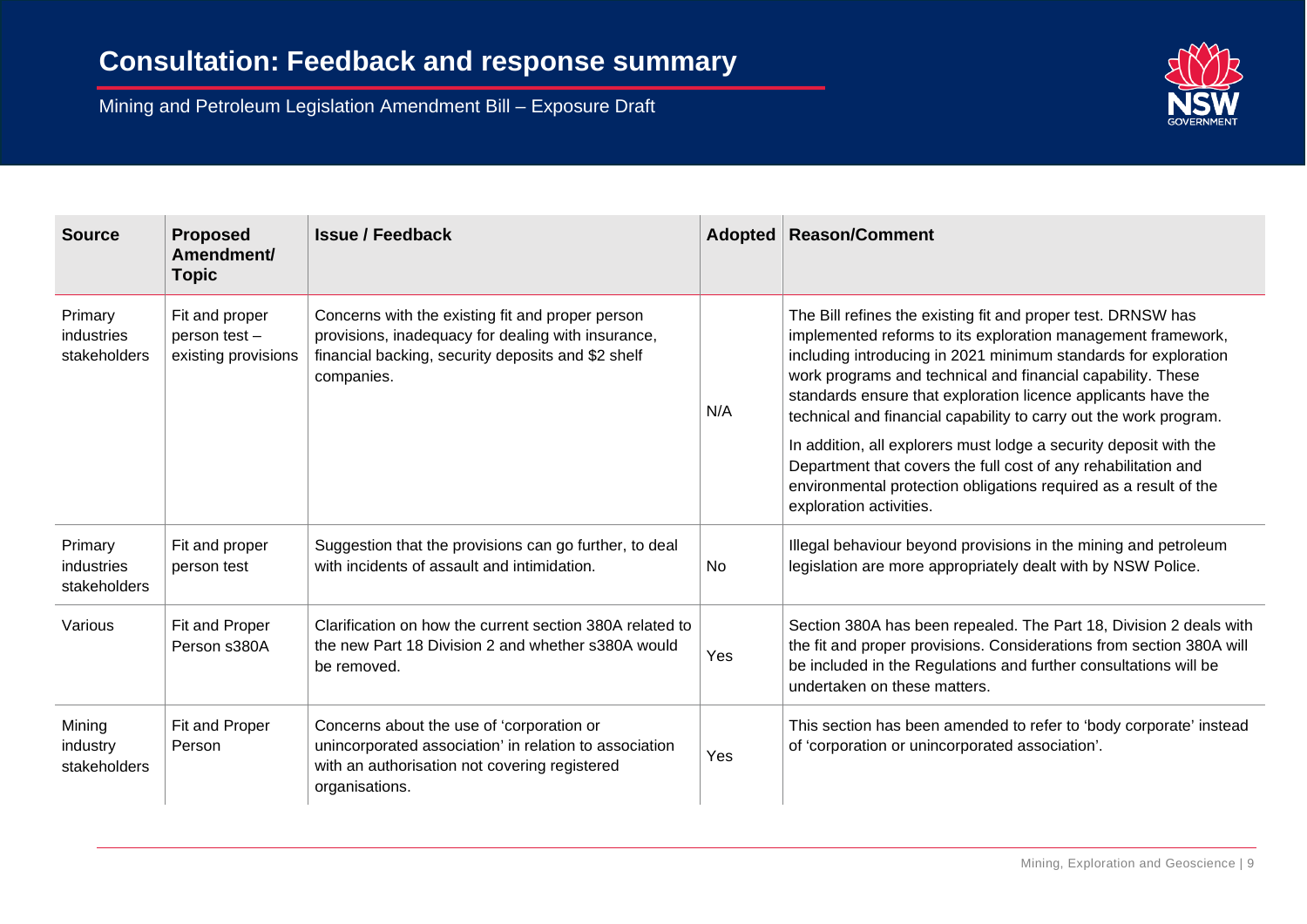

| <b>Source</b>               | <b>Proposed</b><br>Amendment/<br><b>Topic</b> | <b>Issue / Feedback</b>                                                                                                                                     |     | Adopted   Reason/Comment                                                                                                                                                                                                                                                                                                                                                                                                                                                                                                                                                                                                                                                                                                                                                                                                                                                                                                                                                                                                           |
|-----------------------------|-----------------------------------------------|-------------------------------------------------------------------------------------------------------------------------------------------------------------|-----|------------------------------------------------------------------------------------------------------------------------------------------------------------------------------------------------------------------------------------------------------------------------------------------------------------------------------------------------------------------------------------------------------------------------------------------------------------------------------------------------------------------------------------------------------------------------------------------------------------------------------------------------------------------------------------------------------------------------------------------------------------------------------------------------------------------------------------------------------------------------------------------------------------------------------------------------------------------------------------------------------------------------------------|
| Environment<br>stakeholders | Fit and Proper<br>Person $-$<br>extending     | Recommendation to extend the provisions to allow the<br>decision-maker to suspend and/or revoke activity<br>approvals and/or mining and exploration titles. | Yes | This is already provided for in the Bill:<br>In the Mining Act:<br>S394 (1) enables the decision-maker to "make a specified decision<br>in relation to the authorisation." S392(1) provides the interpretation<br>of "specified decision, in relation to an authorisation" which means:<br>a decision to reject an application to grant or renew the<br>$\bullet$<br>authorisation to a declared person,<br>a decision to reject an application to transfer the<br>authorisation to a declared person,<br>a decision to cancel the authorisation or to suspend a<br>$\bullet$<br>condition of, or operations under, the authorisation, in whole<br>or in part, if held by a declared person,<br>a decision to suspend an activity approval related to an<br>authorisation held by a declared person,<br>a decision to restrict operations under an authorisation held<br>by a declared person by the imposition or variation of<br>conditions of an authorisation.<br>Corresponding provisions are in the Petroleum (Onshore) Act. |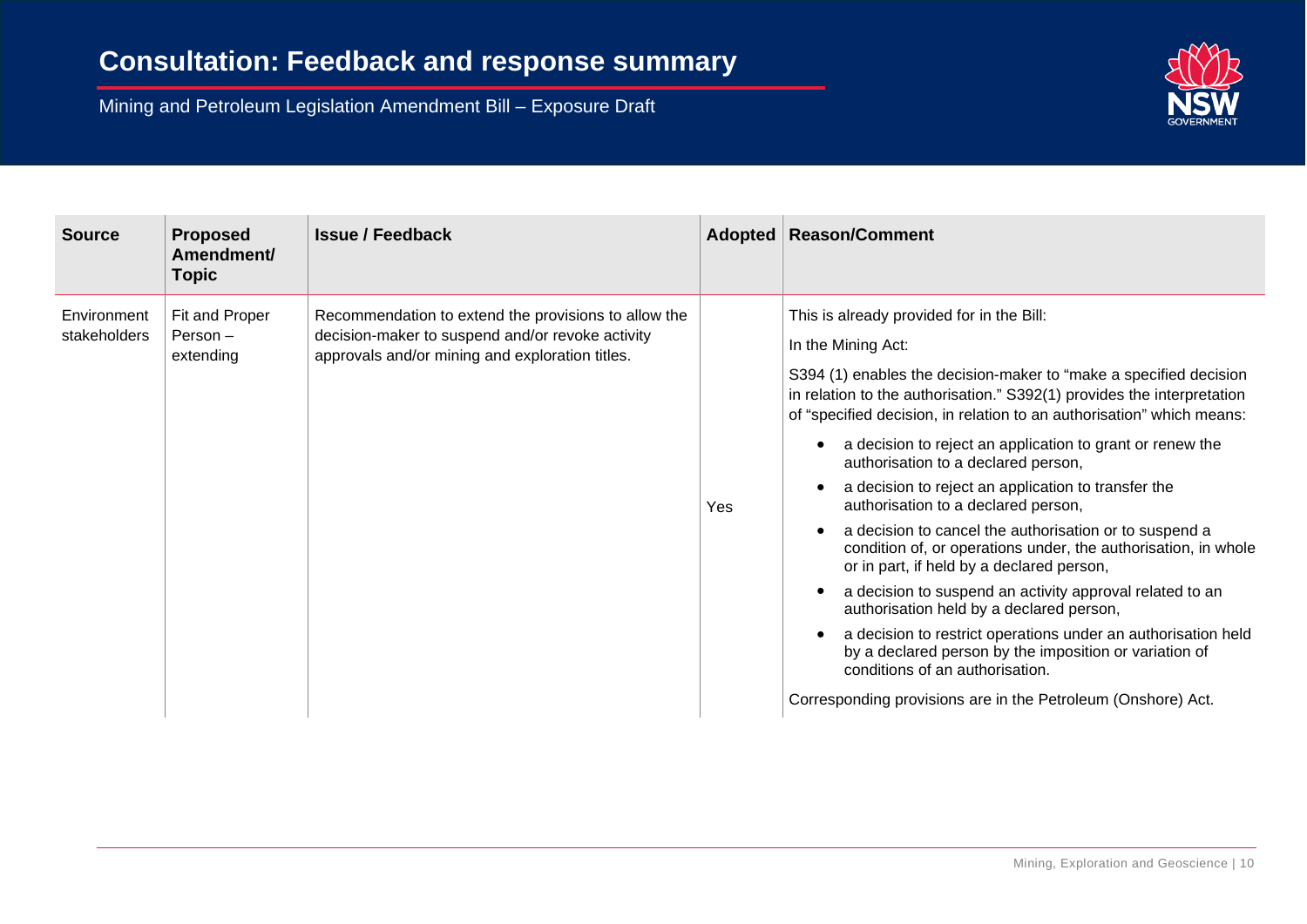

| <b>Source</b>               | <b>Proposed</b><br>Amendment/<br><b>Topic</b>                  | <b>Issue / Feedback</b>                                                                                                                                                                                             |                                                                                                                                                                                                                   | Adopted   Reason/Comment                                                                                                                                                                                                                                                                                                                                           |
|-----------------------------|----------------------------------------------------------------|---------------------------------------------------------------------------------------------------------------------------------------------------------------------------------------------------------------------|-------------------------------------------------------------------------------------------------------------------------------------------------------------------------------------------------------------------|--------------------------------------------------------------------------------------------------------------------------------------------------------------------------------------------------------------------------------------------------------------------------------------------------------------------------------------------------------------------|
| Environment<br>stakeholders | Fit and Proper<br>Person - review of<br>decisions              | Suggestion that anyone should be able to review<br>decisions, this should not be limited to declared<br>persons but should be available to anyone aggrieved<br>by a decision to take or refrain from taking action. | <b>No</b>                                                                                                                                                                                                         | The review provision enables the declared person to seek an<br>independent review of the decision made against themselves and to<br>afford the declared person an appeal mechanism. It is not the<br>intention to provide a broader power to enable any person to take<br>grievances about decisions about a declared person to the Land<br>and Environment Court. |
|                             |                                                                |                                                                                                                                                                                                                     | There are other mechanisms available to report non-compliance<br>and representations can be made to the decision-maker if there is<br>evidence that a person should be considered not a fit and proper<br>person. |                                                                                                                                                                                                                                                                                                                                                                    |
| Environment<br>stakeholders | Fit and Proper<br>Person - public<br>release of<br>information | Recommendation that the Mining and Petroleum<br>(Onshore) Acts should specifically provide for the<br>public release of any declaration that a person is not fit<br>and any decision imposed on a declared person.  | In Part                                                                                                                                                                                                           | A new subsection under s396 (Mining Act) has been included to<br>extend s137 (Gazettal of certain matters) to a specified decision<br>under this Division to cancel, or reject an application for the grant,<br>renewal or transfer of, an authority. Corresponding provisions are in<br>the Petroleum (Onshore) Act.                                              |
|                             |                                                                |                                                                                                                                                                                                                     |                                                                                                                                                                                                                   | DRNSW publishes statutory decisions under the Mining Act and<br>Petroleum (Onshore) Act about variations, cancellations and<br>suspensions, including decisions made under the fit and proper<br>provisions.                                                                                                                                                       |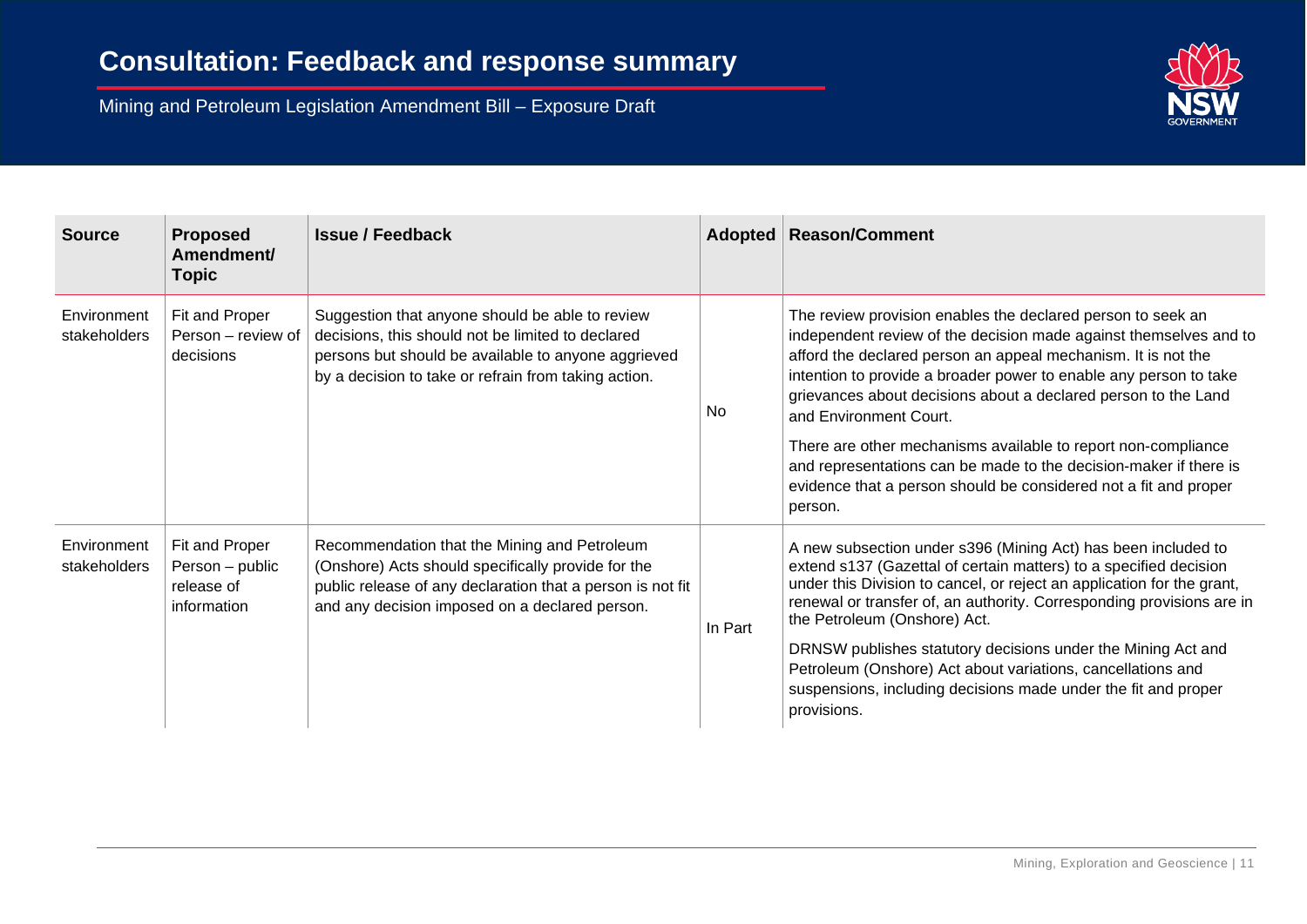

| <b>Source</b>                      | <b>Proposed</b><br>Amendment/<br><b>Topic</b>                                                            | <b>Issue / Feedback</b>                                                                                                                                                                                                                                                                                                     |         | Adopted   Reason/Comment                                                                                                                                                                                                                                                                                                                                                                                               |
|------------------------------------|----------------------------------------------------------------------------------------------------------|-----------------------------------------------------------------------------------------------------------------------------------------------------------------------------------------------------------------------------------------------------------------------------------------------------------------------------|---------|------------------------------------------------------------------------------------------------------------------------------------------------------------------------------------------------------------------------------------------------------------------------------------------------------------------------------------------------------------------------------------------------------------------------|
| Mining<br>industry<br>stakeholders | Renewal of<br>Exploration<br>Licences - power<br>of decision maker<br>(s114A MA)                         | Recommendation to remove the power of the decision-<br>maker to direct the holder to relinquish specified areas<br>and requested further consultation with the applicant or<br>holder before an application or tenure is rejected,<br>though a legislated requirement with a 'notice of<br>intention to refuse' or similar. |         | The power of the decision-maker to make decisions in relation to the<br>area being sought for renewal under an exploration licence is in the<br>current legislation. There is no broadening of this power in the<br>amendments.                                                                                                                                                                                        |
|                                    |                                                                                                          |                                                                                                                                                                                                                                                                                                                             | No      | The amendments provide an outcomes-based approach, requiring<br>applicants to make the case for the area the need for the work<br>program rather than being required to relinquish the currently<br>prescribed 50 per cent at renewal.                                                                                                                                                                                 |
|                                    |                                                                                                          |                                                                                                                                                                                                                                                                                                                             |         | DRNSW adheres to the principles of administrative law, including<br>affording procedural fairness when determining licence applications<br>for renewal.                                                                                                                                                                                                                                                                |
| Mining<br>industry<br>stakeholders | S114A-<br>relationship with<br><b>Renewals Policy</b>                                                    | Recommendation that the current consultation on the<br>draft 'Exploration Licence Renewal Policy' and draft<br>'Assessment Lease Grant and Renewal policy' is<br>deferred pending finalisation of the Bill and<br>Regulations                                                                                               | Yes     | The renewals policies will be updated for consistency with the<br>legislative amendments.                                                                                                                                                                                                                                                                                                                              |
| Mining<br>industry<br>stakeholders | Exploration<br>Licence Renewal -<br>definition of<br>'genuinely<br>required', 'special<br>circumstances' | Concerns about the introduction of the terms<br>'genuinely required' and 'special circumstances'<br>Request for guidance through Regulations or policy<br>advice in relation to the petroleum legislation.                                                                                                                  | In part | The amendments provide a regulation making power to provide for<br>matters that the decision maker should consider when deciding<br>whether an area of land is genuinely required.<br>The term 'special circumstances' is in the current legislation and is<br>not currently defined because the term is considered as having an<br>ordinary meaning. Further guidance will be provided on 'special<br>circumstances'. |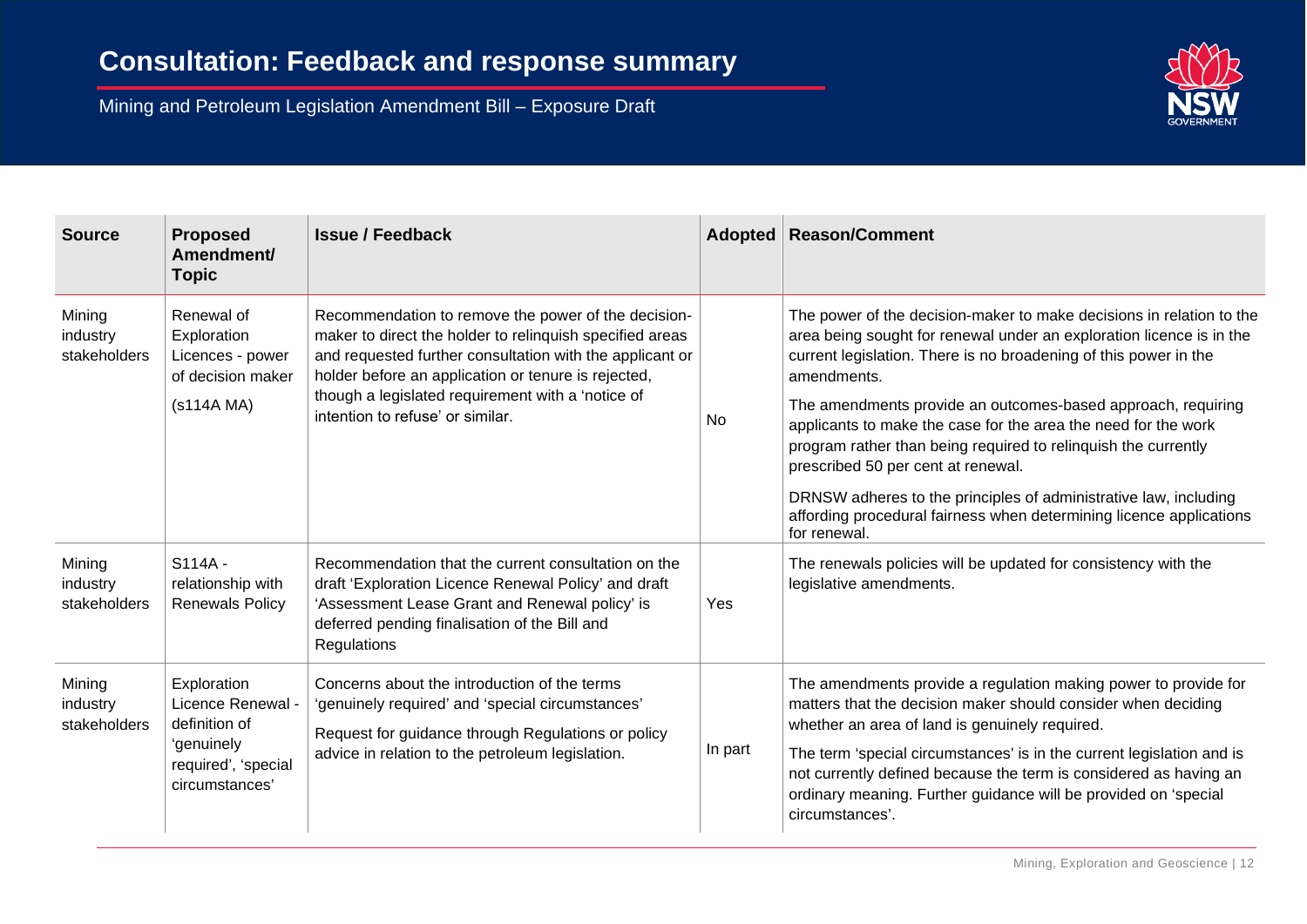

| <b>Source</b>                      | <b>Proposed</b><br>Amendment/<br><b>Topic</b>                      | <b>Issue / Feedback</b>                                                                                                                                             |         | Adopted   Reason/Comment                                                                                                                                                                                                                                                                                                                                                                                                                                                                                    |
|------------------------------------|--------------------------------------------------------------------|---------------------------------------------------------------------------------------------------------------------------------------------------------------------|---------|-------------------------------------------------------------------------------------------------------------------------------------------------------------------------------------------------------------------------------------------------------------------------------------------------------------------------------------------------------------------------------------------------------------------------------------------------------------------------------------------------------------|
| Mining<br>industry<br>stakeholders | Exploration<br>Licence Renewal<br>- past<br>performance<br>114A(3) | Industry expressed concerns that the amendments do<br>not provide for 'special circumstances' and 'past<br>performance' to be specified in the regulations.         |         | The amendments provide a regulation making power to provide for<br>matters that the decision maker should consider when deciding<br>whether an area of land is genuinely required. Past performance will<br>be one of these matters. Further consultation will be undertaken on<br>the draft Regulations.                                                                                                                                                                                                   |
|                                    |                                                                    |                                                                                                                                                                     | In part | 'Special circumstances' is a separate consideration to what is<br>genuinely required, providing the exploration licence holder the<br>opportunity to make the case for an area larger than what is<br>genuinely required to support the work program. 'Special<br>circumstances' are assessed on a case-by-case basis therefore a<br>definition would not encompass every scenario. Further guidance<br>will be provided on the types of scenarios that may warrant special<br>circumstance considerations. |
| Mining<br>industry<br>stakeholders | Activity approvals<br>for assessable<br>prospecting<br>operations  | Request further discussion about the duplication of<br>activity approvals through the NSW Environment<br><b>Protection Agency</b>                                   | Yes     | This is outside the scope of the Bill however DRNSW will work with<br>industry to minimise the duplication and align timeframes in relation<br>to activity approval requirements.                                                                                                                                                                                                                                                                                                                           |
| Mining<br>industry<br>stakeholders | Grounds for<br>rejection s210                                      | Clarification on the prescribed grounds for rejection of<br>an application, specifically, in relation to $S210 - Death$ ,<br>Bankruptcy and incapacity of applicant | N/A     | The grounds for rejection of an application in these circumstances<br>will be provided in the regulations and further consultation will occur<br>through the regulation development.                                                                                                                                                                                                                                                                                                                        |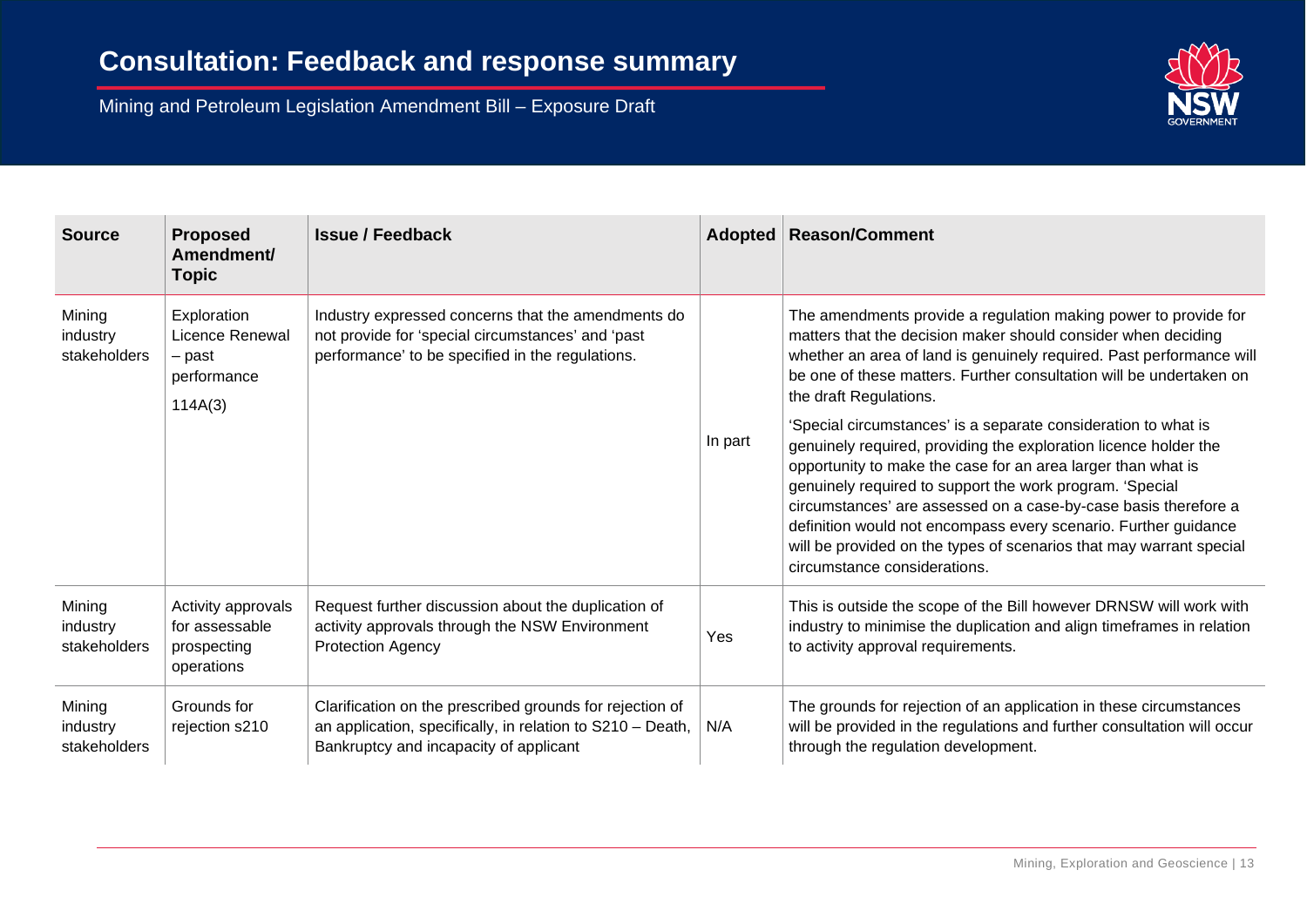

| <b>Source</b>                      | <b>Proposed</b><br>Amendment/<br>Topic     | <b>Issue / Feedback</b>                                                                                                                                                                                                                                                                            |         | Adopted   Reason/Comment                                                                                                                                                                                                                                                                                                                                                                                                                                                                                                                                                                                                                                                                                                                                                                                                                                                                                                                                         |
|------------------------------------|--------------------------------------------|----------------------------------------------------------------------------------------------------------------------------------------------------------------------------------------------------------------------------------------------------------------------------------------------------|---------|------------------------------------------------------------------------------------------------------------------------------------------------------------------------------------------------------------------------------------------------------------------------------------------------------------------------------------------------------------------------------------------------------------------------------------------------------------------------------------------------------------------------------------------------------------------------------------------------------------------------------------------------------------------------------------------------------------------------------------------------------------------------------------------------------------------------------------------------------------------------------------------------------------------------------------------------------------------|
| Mining<br>industry<br>stakeholders | Rejection of<br>incomplete<br>applications | Clarification, particularly regarding rejection due to not<br>having development consent and requested a mining<br>lease application not be rejected while a development<br>application remains undetermined or is subject to<br>appeal proceedings.                                               |         | The Bill has now separated incomplete applications and lack of<br>development consent, to ensure these two types of rejection powers<br>are treated separately. The refusal for failure to meet minimum<br>standards is a separate consideration, in current legislation, which<br>has been clarified in the Bill.                                                                                                                                                                                                                                                                                                                                                                                                                                                                                                                                                                                                                                               |
|                                    |                                            | Request for further consultation with exploration<br>licence holders before rejecting applications without<br>development consent or fail to meet minimum<br>standards through a legislated requirement with a<br>'notice of intention to refuse' or similar and an<br>independent appeal process. | In part | Where required attachments or fees are missing, the intention is to<br>reject applications. The 10-day grace period in the current<br>legislation ensures applicants have the opportunity to provide<br>missing information before the application is rejected.<br>The development consent rejection provision now makes it clear<br>that applicant is required to provide evidence either that an<br>application for development consent has been made or that a<br>development consent has been granted and is in force. This change<br>has been made in acknowledgment that the development consent<br>process is often protracted through no fault of the applicant,<br>however the onus is on the applicant to demonstrate that serious<br>attempts have been made. Applicants will continue to receive a<br>notice of proposed decision and procedural fairness applies under<br>administrative law and is supported by current Departmental<br>processes. |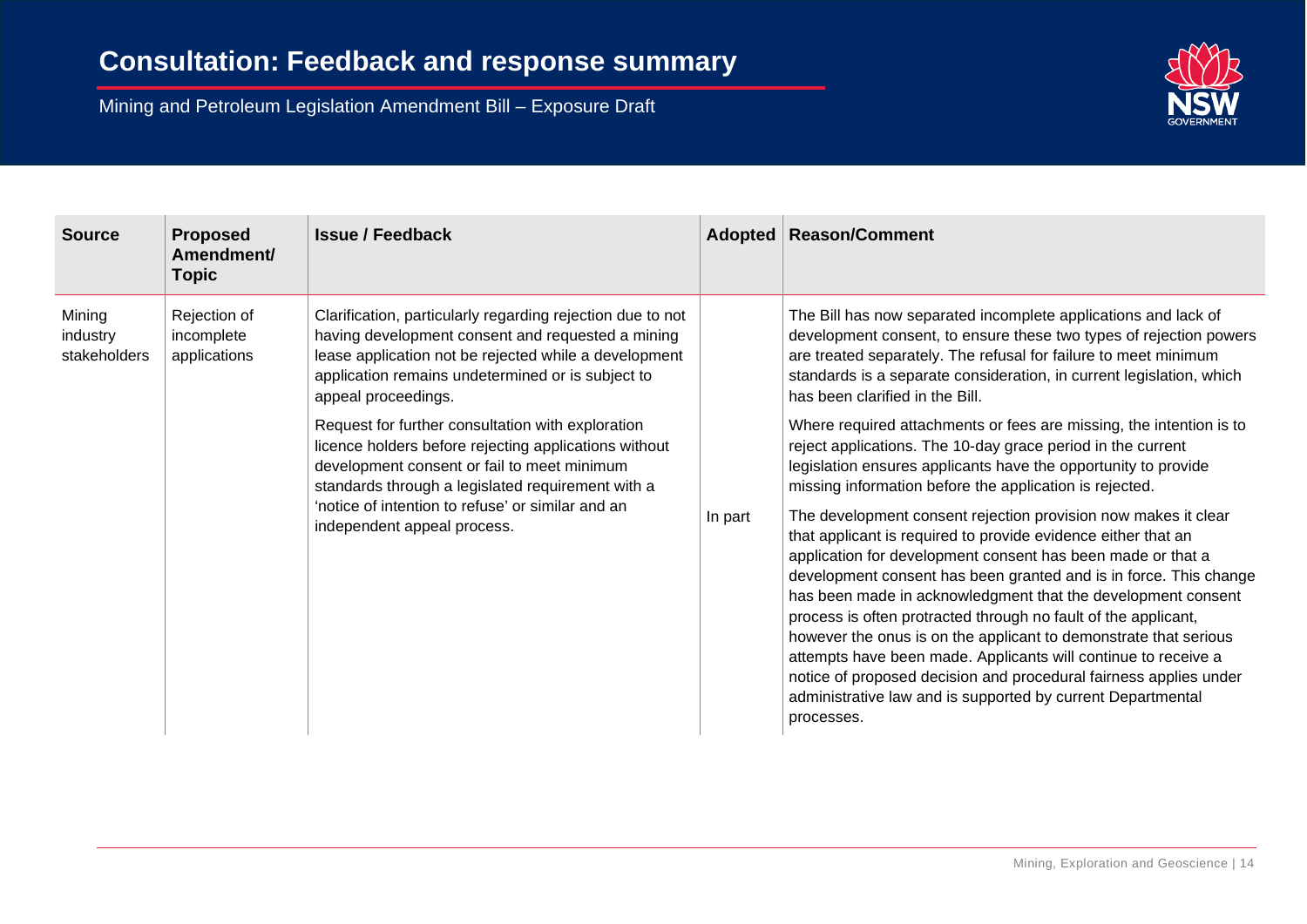

| <b>Source</b>                                                   | <b>Proposed</b><br>Amendment/<br><b>Topic</b>       | <b>Issue / Feedback</b>                                                                                                                                                                                                                                                                                                                                                                                |         | <b>Adopted   Reason/Comment</b>                                                                                                                                                                                                                                                                                                                                                                                                                                                                                                                                                                                                                                                                                                                                                                                                                                                                                                   |
|-----------------------------------------------------------------|-----------------------------------------------------|--------------------------------------------------------------------------------------------------------------------------------------------------------------------------------------------------------------------------------------------------------------------------------------------------------------------------------------------------------------------------------------------------------|---------|-----------------------------------------------------------------------------------------------------------------------------------------------------------------------------------------------------------------------------------------------------------------------------------------------------------------------------------------------------------------------------------------------------------------------------------------------------------------------------------------------------------------------------------------------------------------------------------------------------------------------------------------------------------------------------------------------------------------------------------------------------------------------------------------------------------------------------------------------------------------------------------------------------------------------------------|
| Mining<br>industry and<br>primary<br>industries<br>stakeholders | Refusal for failure<br>to meet minimum<br>standards | Suggestion that notice be given to applicants and an<br>opportunity provided to remedy issue. Sought<br>confirmation that the period to provide additional<br>information would be moved to the Regulations.<br>Support for the amendment for the rejection of<br>applications that are incomplete or do not meet the<br>minimum standards as this provides landholders<br>certainty and transparency. | In part | The Acts allow the decision-maker to refuse an application where an<br>applicant fails to meet the applicable minimum standards for work<br>programs and the technical and financial capability to carry out the<br>proposed work program. Ambiguous drafting means it is unclear<br>whether the decision-maker can refuse for failure to meet one or<br>more of these grounds or can only do so for failure to meet all three,<br>which was not the policy intent. The Bill clarifies the current<br>provision.<br>The Act currently provides a 10-business day grace period for<br>applicants to lodge any additional information required to<br>accompany their application. The principles of administrative law, as<br>well as DRNSW's practices, ensure that procedural fairness applies<br>to all applications. The rejection powers fall into two categories:<br>incomplete applications and lack of development consent. |
| Mining<br>industry<br>stakeholders                              | Security deposits<br>on transfer                    | Concern about the requirement for a transferee to hold<br>a security on registration of the transfer and suggested<br>that transferor's deposit should be returned<br>immediately after the transfer is registered unless the<br>transferor has not complied with a direction issued<br>before the registration.                                                                                       | No      | As is current practice, the security deposit is held until a<br>determination is made under section 261G(2) (Lapsing of security<br>deposit requirement and return of money). The intent is that the<br>transferor's security deposit will not be returned until the<br>requirement to maintain the transferor's security deposit has lapsed<br>under s261G(2), as it may be necessary or appropriate to claim on<br>or use the transferor's security deposit in relation to an existing<br>direction under section 240 (ie in relation to something that occurred<br>during the transferor's term).                                                                                                                                                                                                                                                                                                                              |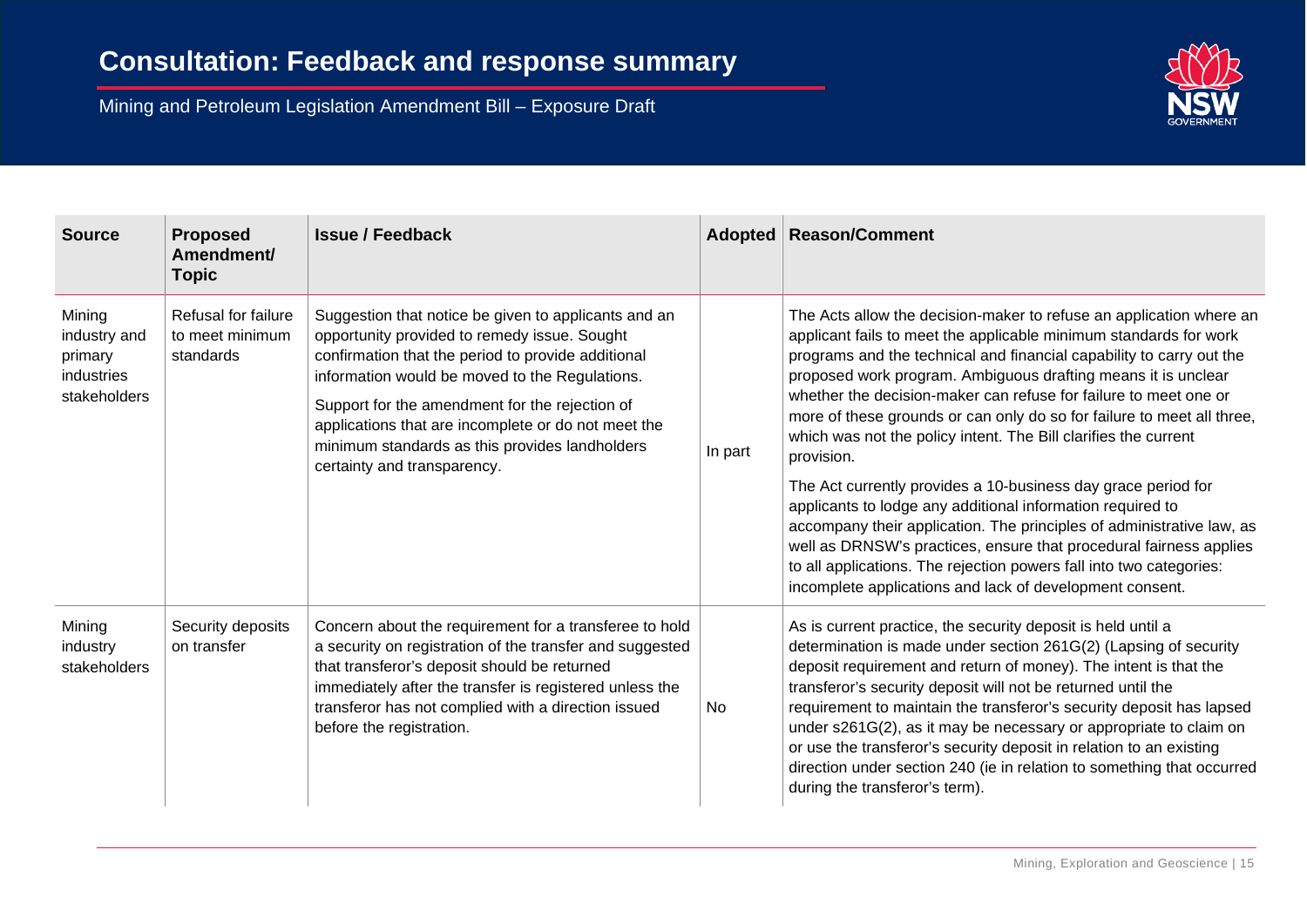

| <b>Source</b>                      | <b>Proposed</b><br>Amendment/<br>Topic                                     | <b>Issue / Feedback</b>                                                                                                                                                                                                                                                  |         | Adopted   Reason/Comment                                                                                                                                                                                                                                                        |
|------------------------------------|----------------------------------------------------------------------------|--------------------------------------------------------------------------------------------------------------------------------------------------------------------------------------------------------------------------------------------------------------------------|---------|---------------------------------------------------------------------------------------------------------------------------------------------------------------------------------------------------------------------------------------------------------------------------------|
| Mining<br>industry<br>stakeholders | Security deposits<br>on transfer                                           | Request for DRNSW to reconsider the amendment<br>that requires a transferee to lodge a security deposit<br>prior to the approval of a transfer, this creates more<br>administrative and financial burden for industry and<br>does not 'streamline' the transfer process. | Yes     | This requirement was in an early draft and was referred to in the<br>Explanatory Guide but this was changed in the draft Bill, to a<br>requirement for the transferee to lodge a security deposit prior to the<br>registration of a transfer (within three months of approval). |
| Mining<br>industry<br>stakeholders | <b>Ancillary Mining</b><br>Activities (AMA) -<br>definition of<br>vicinity | Request that the term 'vicinity' needs to be clearly<br>defined.                                                                                                                                                                                                         |         | DRNSW will provide additional guidance to assist industry<br>understand the concepts of 'vicinity' and 'directly facilitate' in relation<br>to AMAs.                                                                                                                            |
|                                    |                                                                            |                                                                                                                                                                                                                                                                          | In part | DRNSW determined that a strict definition of these terms would not<br>be able to cover the range of activities captured by this term and<br>guidance would be a more appropriate way to capture the breadth<br>of scenarios AMAs.                                               |
| Mining<br>industry<br>stakeholders | Additional powers                                                          | Concerns that the amendments provide additional<br>powers to DRNSW which could be applied arbitrarily.                                                                                                                                                                   | No.     | DRNSW's governance framework and application of administrative<br>law principles ensure that Departmental decisions are subject to<br>robust internal review.                                                                                                                   |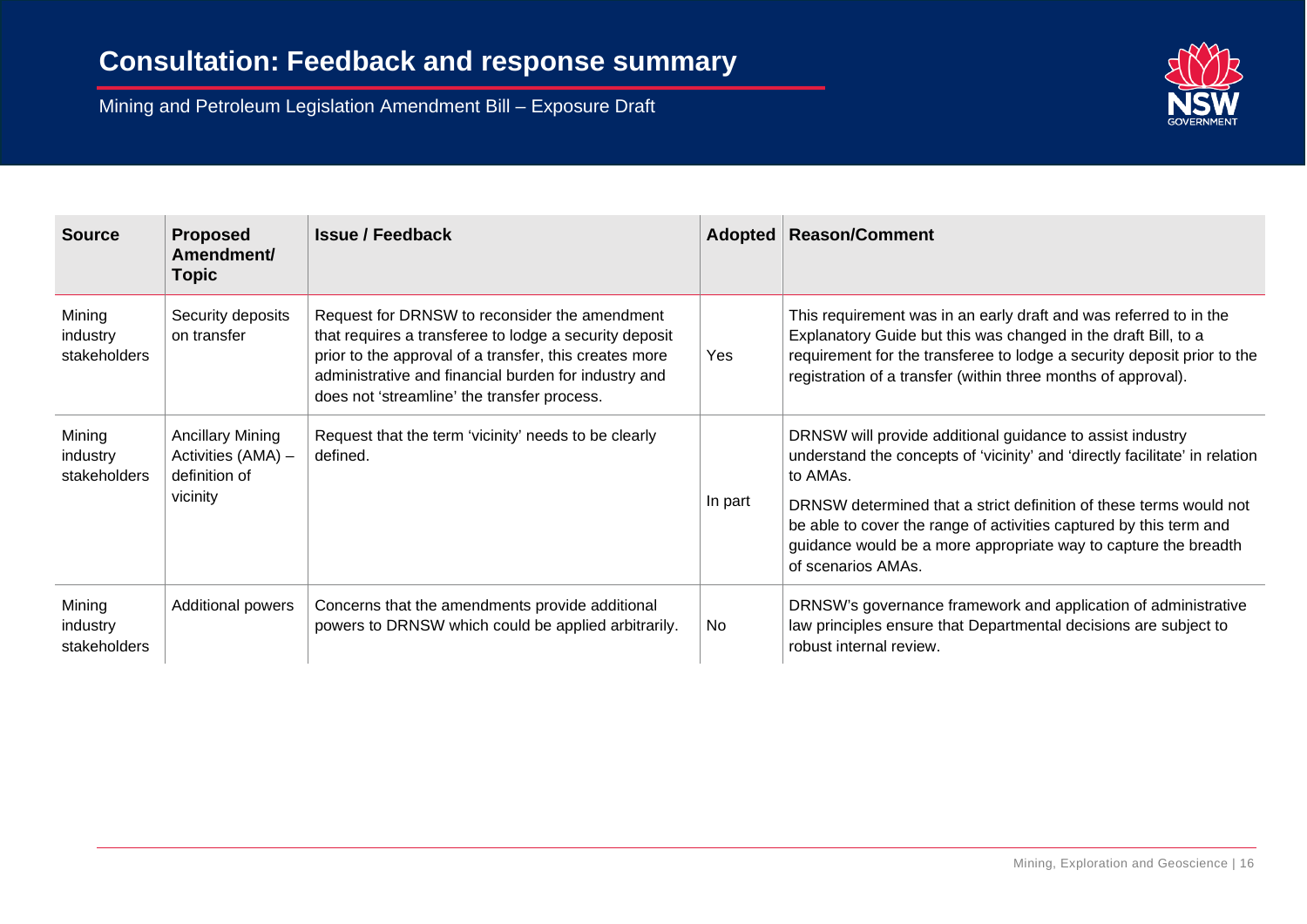

| <b>Source</b>                                                   | <b>Proposed</b><br>Amendment/<br>Topic            | <b>Issue / Feedback</b>                                                                                                         |           | Adopted   Reason/Comment                                                                                                                                                                                                                                                                                                                                                                                                                                                                                                                                                                                       |
|-----------------------------------------------------------------|---------------------------------------------------|---------------------------------------------------------------------------------------------------------------------------------|-----------|----------------------------------------------------------------------------------------------------------------------------------------------------------------------------------------------------------------------------------------------------------------------------------------------------------------------------------------------------------------------------------------------------------------------------------------------------------------------------------------------------------------------------------------------------------------------------------------------------------------|
| Mining<br>industry and<br>primary<br>industries<br>stakeholders | Procedural<br>fairness -<br>generally             | Broad concerns over procedural fairness arising from<br>changed provisions.                                                     | <b>No</b> | Procedural fairness and application of administrative law principles<br>are a core tenet of DRNSW's operations and processes. The Act<br>also already general procedural fairness provisions and specific<br>provisions. New procedural fairness provisions have been included<br>in relation to agricultural land objections and specific sections of the<br>Act have been explicitly applied to the fit and proper person clauses.<br>The Department's governance framework and application of<br>administrative law principles ensure that Departmental decisions are<br>subject to robust internal review. |
| Mining<br>industry<br>stakeholders                              | Agricultural land<br>objections -<br>interference | Request for the reference to 'interference' in the<br>agricultural land provision be changed to<br>'unreasonable interference'. | Yes       | The Bill has been amended to include the word 'unreasonable'<br>before 'interference' and 'use' so that the Minister may grant a<br>mining lease beneath agricultural land if satisfied that the mining<br>operations won't cause unreasonable damage to the land or<br>unreasonable interference with the use or productive capacity of the<br>land. This was the intent of the provision, however DRNSW accepts<br>that as drafted 'unreasonable damage to agricultural land or<br>interference ' may be unclear.                                                                                            |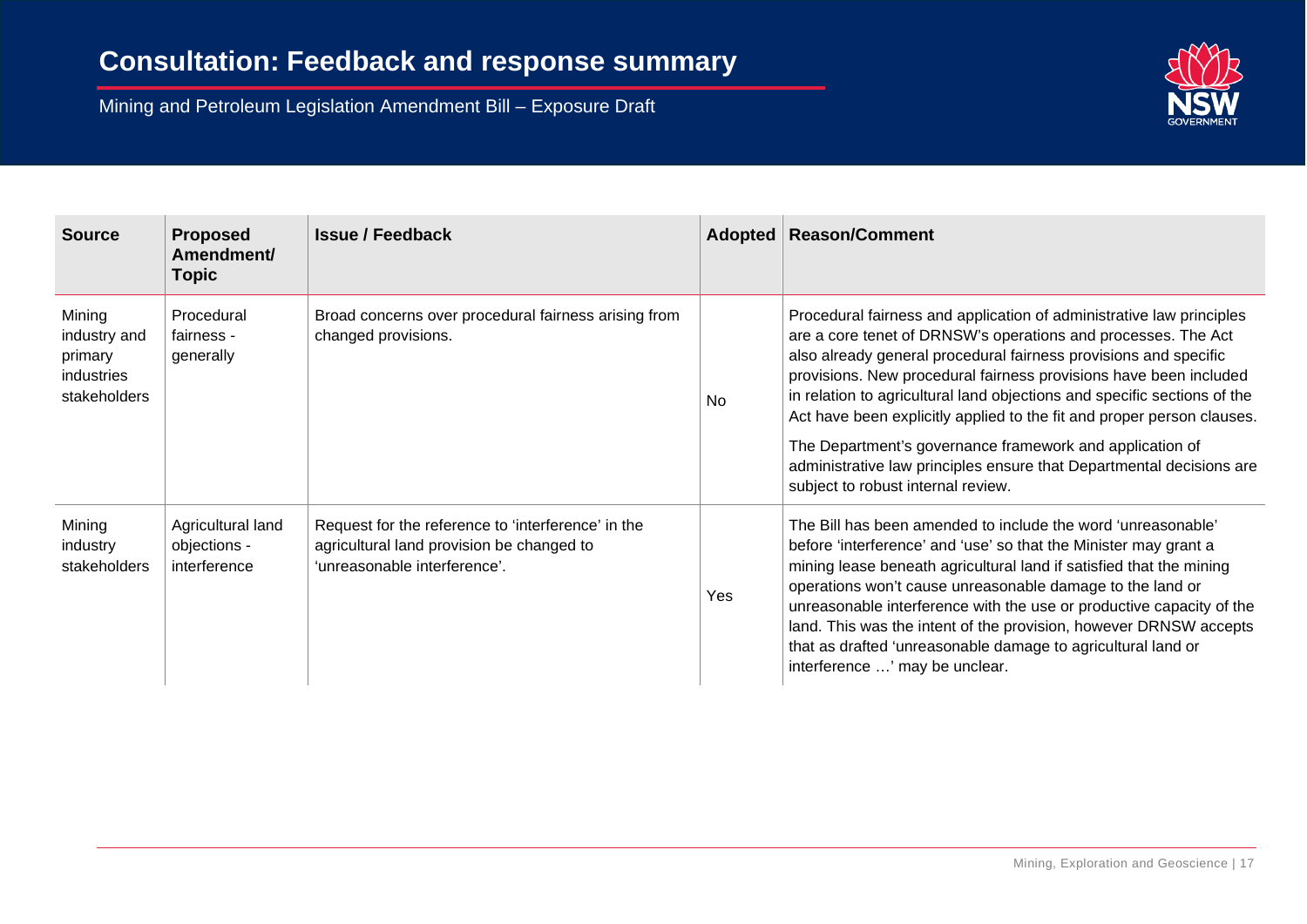

| <b>Source</b>                                                                           | <b>Proposed</b><br>Amendment/<br><b>Topic</b>   | <b>Issue / Feedback</b>                                                                                                                                                                                   | Adopted | <b>Reason/Comment</b>                                                                                                                                                                                                                                                                                                                               |
|-----------------------------------------------------------------------------------------|-------------------------------------------------|-----------------------------------------------------------------------------------------------------------------------------------------------------------------------------------------------------------|---------|-----------------------------------------------------------------------------------------------------------------------------------------------------------------------------------------------------------------------------------------------------------------------------------------------------------------------------------------------------|
| Mining<br>industry<br>stakeholders                                                      | Agricultural land<br>objections -<br>timeframes | Request for additional provisions including the time<br>limits on providing supporting information about an<br>objection, including a maximum period of 20 days, a<br>'deemed refusal' period of 40 days. |         | The Bill has been amended to provide clearer requirements,<br>including that the timeframe be specified at the time the landholder<br>is given written notice of the proposed mine (not less than 28 days<br>after the notice is given). DRNSW recognises the frustration that<br>protracted assessments of agricultural land objections can cause. |
|                                                                                         |                                                 |                                                                                                                                                                                                           | In part | The new provisions aim to clarify the process for making, assessing<br>and determining an agricultural land objection under the Mining Act.<br>The amendments also aim to strike a balance and recognise that<br>the landholders need a reasonable timeframe to make an objection<br>and supply additional information.                             |
|                                                                                         |                                                 |                                                                                                                                                                                                           |         | The Bill was amended in Parliament so that the period in which<br>information to support an objection is to be provided to the<br>Secretary is at least 28 days.                                                                                                                                                                                    |
| Local<br>government,<br>mining<br>industry and<br>primary<br>industries<br>stakeholders | Agricultural land<br>objections -               | Various submissions noted the potential interactions<br>with the other land use and planning frameworks.                                                                                                  | N/A     | DRNSW is aware of the interactions of the Mining and Petroleum<br>(Onshore) legislation with the planning framework and land use<br>issues and meets regularly with DPE on matters of intersecting<br>interest.                                                                                                                                     |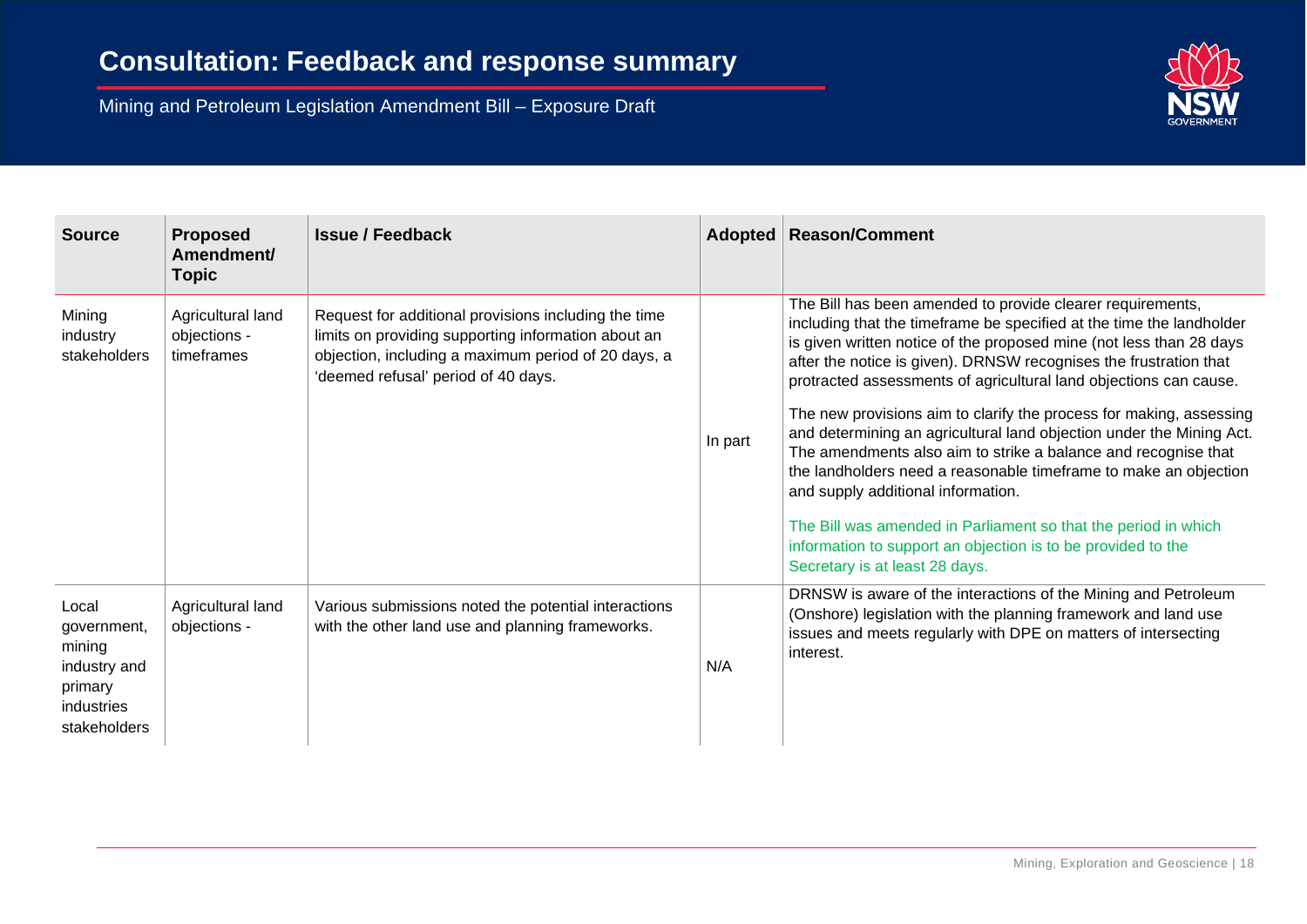

| <b>Source</b>                         | <b>Proposed</b><br>Amendment/<br><b>Topic</b>               | <b>Issue / Feedback</b>                                                                                                                                                                                                                                   |           | <b>Adopted   Reason/Comment</b>                                                                                                                                                                                                                                                                                                                                                                                                                                                 |
|---------------------------------------|-------------------------------------------------------------|-----------------------------------------------------------------------------------------------------------------------------------------------------------------------------------------------------------------------------------------------------------|-----------|---------------------------------------------------------------------------------------------------------------------------------------------------------------------------------------------------------------------------------------------------------------------------------------------------------------------------------------------------------------------------------------------------------------------------------------------------------------------------------|
| Primary<br>industries<br>stakeholders | Agricultural land<br>objections - clarity                   | Concerns that while a more precise framework for<br>determining agricultural land objections would be<br>helpful, the amendments are largely administrative and<br>do not prevent the granting of mining or exploration<br>licences on agricultural land. | N/A       | The amendments do not alter the framework for agricultural land<br>objections or alter the policy intent to enable coexistence of mining<br>and agriculture.<br>The intention of the amendments is to clarify the process, including<br>providing detailed information on how an objection is to be made,<br>enabling the commissioning of expert reports, providing for parties<br>to make submissions and making a minor amendment to the<br>definition of agricultural land. |
| Primary<br>industries<br>stakeholders | Agricultural land<br>objections-<br>expert reports          | Recommendation that experts be commissioned to<br>determine agricultural land.                                                                                                                                                                            | Yes       | The Bill enables the relevant authority to commission expert reports<br>on whether or not land is agricultural land.                                                                                                                                                                                                                                                                                                                                                            |
| Environment<br>stakeholders           | Agricultural land<br>objections                             | Recommendation that prime agricultural land should<br>be off-limits to mining.                                                                                                                                                                            | <b>No</b> | The purpose of the agricultural land provision is to provide a<br>framework whereby landholders who can demonstrate that their<br>land is agricultural land (defined in the Mining Act) can object to the<br>granting of a mining lease or mineral claim.                                                                                                                                                                                                                       |
| Mining<br>industry<br>stakeholders    | Penalties for<br>prospecting<br>without a valid<br>licence. | Suggestion that the new penalties for prospecting<br>without a valid access arrangement not come into<br>force until review of the land access framework is<br>undertaken.                                                                                | No.       | The new offence provision will take effect when the amendments<br>commence (by proclamation). DRNSW does not believe there would<br>be a valid reason for an exploration licence holder to access land<br>without a valid access agreement.<br>This is an important protection for landholders and a central<br>provision to ensure the co-existence of agriculture and mining.                                                                                                 |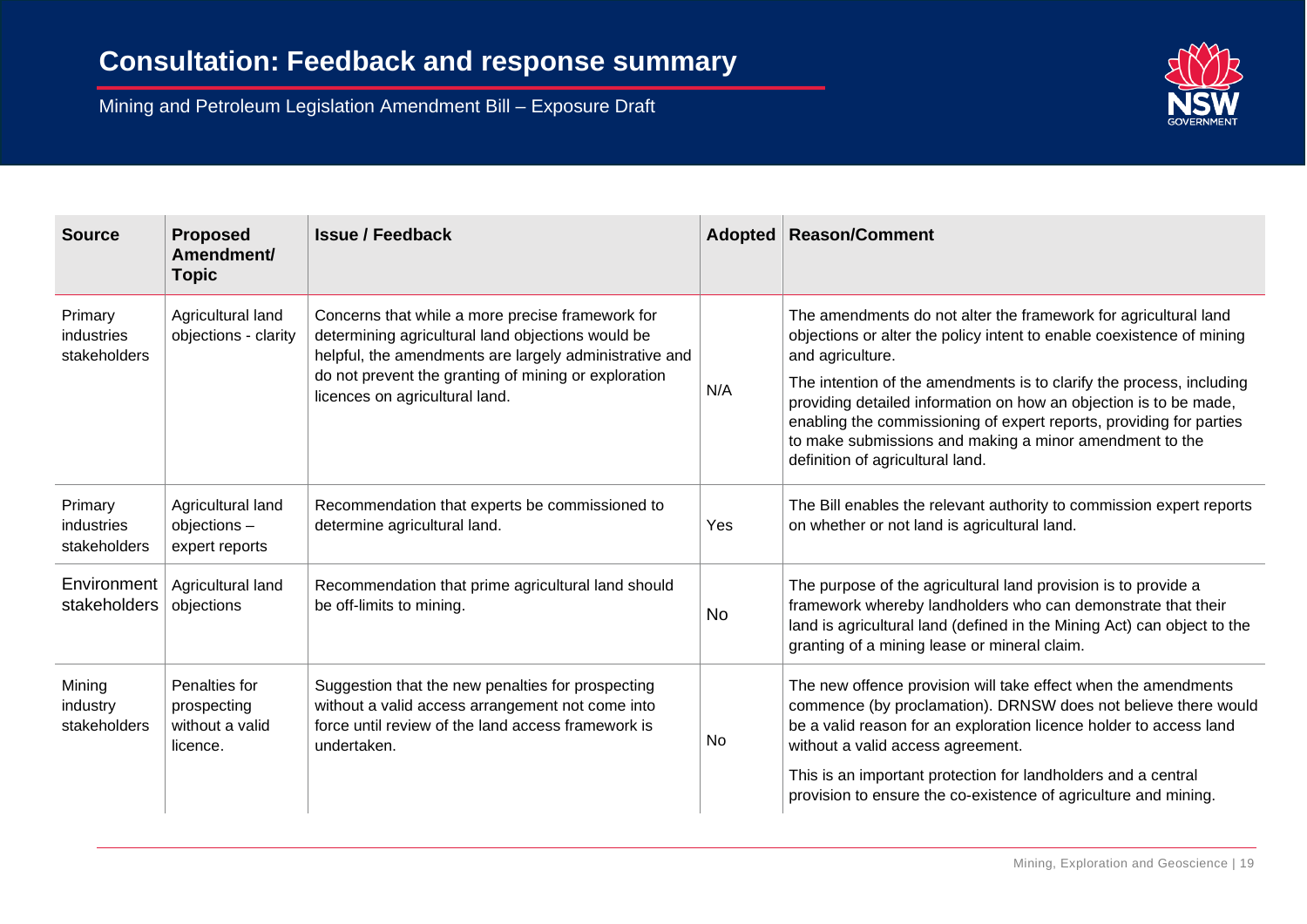

| <b>Source</b>                      | <b>Proposed</b><br>Amendment/<br><b>Topic</b> | <b>Issue / Feedback</b>                                                                                                                                                                                                                                                                     | Adopted | <b>Reason/Comment</b>                                                                                                                                                            |
|------------------------------------|-----------------------------------------------|---------------------------------------------------------------------------------------------------------------------------------------------------------------------------------------------------------------------------------------------------------------------------------------------|---------|----------------------------------------------------------------------------------------------------------------------------------------------------------------------------------|
| Mining<br>industry<br>stakeholders | <b>Project Status</b>                         | A legislative basis for project status was recommended<br>by multiple industry stakeholders to provide a<br>framework for the issuing, maintenance and<br>cancellation of a formal approval for, or recognition of,<br>project status in relation to a number of related<br>authorisations. | N/A     | DRNSW understands this is an issue for industry however it is out of<br>scope of the current legislative amendments.                                                             |
| Mining<br>industry<br>stakeholders | Cost Capping                                  | Request for the capping costs payable to, and<br>timelines for, a landholder participating in negotiating a<br>land access arrangement (MA 1992 s142(2A)) for non-<br>surface disturbing prospecting activities.                                                                            | N/A     | Cost capping is out of scope of the legislative reform, however<br>DRNSW recognises the importance of providing clarity around this<br>framework and is considering this matter. |
| Mining<br>industry<br>stakeholders | Increases to levies                           | Request for confirmation that there are no plans to<br>increase administrative levy.                                                                                                                                                                                                        | N/A     | No increase to the annual administrative levy fee is planned in the<br>legislative amendment.                                                                                    |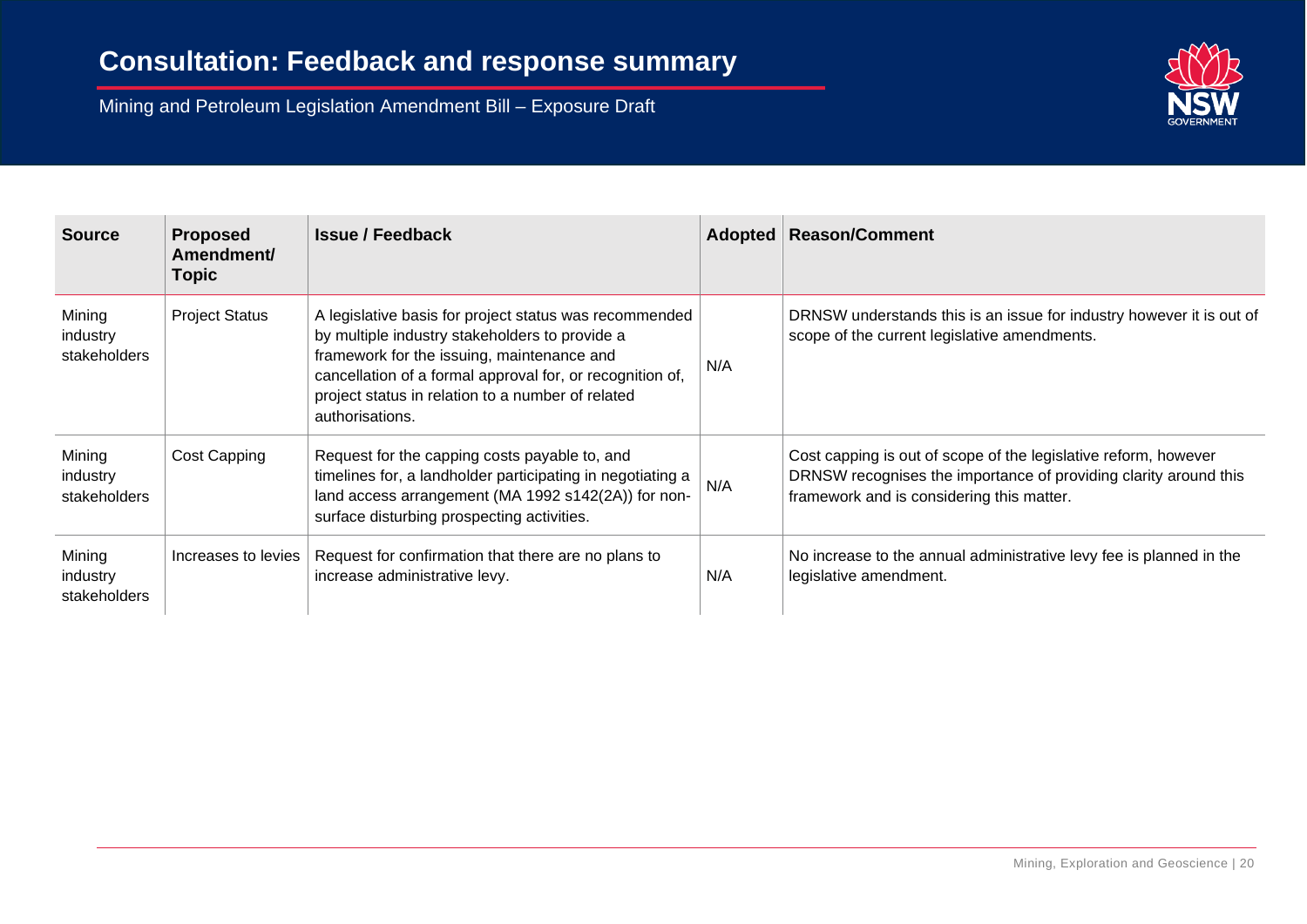

| <b>Source</b>                      | <b>Proposed</b><br>Amendment/<br>Topic                   | <b>Issue / Feedback</b>                                                                                                                                                                                                                                                                                                                                                                                                                                                                                                                                                                                                                         |           | Adopted   Reason/Comment                                                                                                                                                                                                                                                                                                                                                                                                                                                                                                                                                                                                                              |
|------------------------------------|----------------------------------------------------------|-------------------------------------------------------------------------------------------------------------------------------------------------------------------------------------------------------------------------------------------------------------------------------------------------------------------------------------------------------------------------------------------------------------------------------------------------------------------------------------------------------------------------------------------------------------------------------------------------------------------------------------------------|-----------|-------------------------------------------------------------------------------------------------------------------------------------------------------------------------------------------------------------------------------------------------------------------------------------------------------------------------------------------------------------------------------------------------------------------------------------------------------------------------------------------------------------------------------------------------------------------------------------------------------------------------------------------------------|
| Mining<br>industry<br>stakeholders | Time window for<br>summary<br>proceedings to<br>commence | Concerns about the Time within which summary<br>proceedings may be commenced clauses as they may<br>be a denial of basic rights. It is open ended and open<br>to abuse. What a miner and Departmental officers felt<br>was acceptable information to include or omit in an<br>application, renewal, transfer, etc at a particular point<br>in time may not be seen as acceptable five, 10 or 20<br>years later. In the case of small scale titles the alleged<br>offender may very well have cancelled a particular title<br>years after an alleged offence first came to the<br>attention of an inspector or have even exited the<br>industry. | <b>No</b> | This section sets the time to commence proceedings for the offence<br>in section 378C which deals with providing false or misleading<br>information where the person knows that the information, record or<br>return is false or misleading in a material particular, or is reckless as<br>to that knowledge. In determining that there is knowledge of the<br>false or misleading nature of the information (or recklessness) the<br>court will consider the facts of the matter as and when it occurred.                                                                                                                                            |
| Mining<br>industry<br>stakeholders | Crown<br>Authorisations                                  | Clarification in relation to 'Crown authorisations',<br>specifically what DRNSW intends to do with them.<br>Recommendation to reconsider the need for the<br>secretary to hold titles, suggesting that the broadening<br>the minerals for Government exploration should be<br>reconsidered and removed until further consultation<br>with industry.<br>Support Crown authorisations noting that this would<br>allow the state to hold title over communal<br>rehabilitation stockpiles.                                                                                                                                                         | No        | Under the Mining Act an explicit provision allows the Secretary to<br>hold an exploration licence for coal and petroleum to collect data.<br>There is no provision to hold Crown authorisations for other<br>Schedule 2 minerals.<br>The intent of the amendment is to enable DRNSW to hold an<br>authority for other minerals, to support better development and<br>regulation. This could include enabling a secretary-held exploration<br>licence for Schedule 2 minerals to gather exploration data, to<br>support the private investment and development of the state's<br>mineral resources or in order to manage the rehabilitation of a mine. |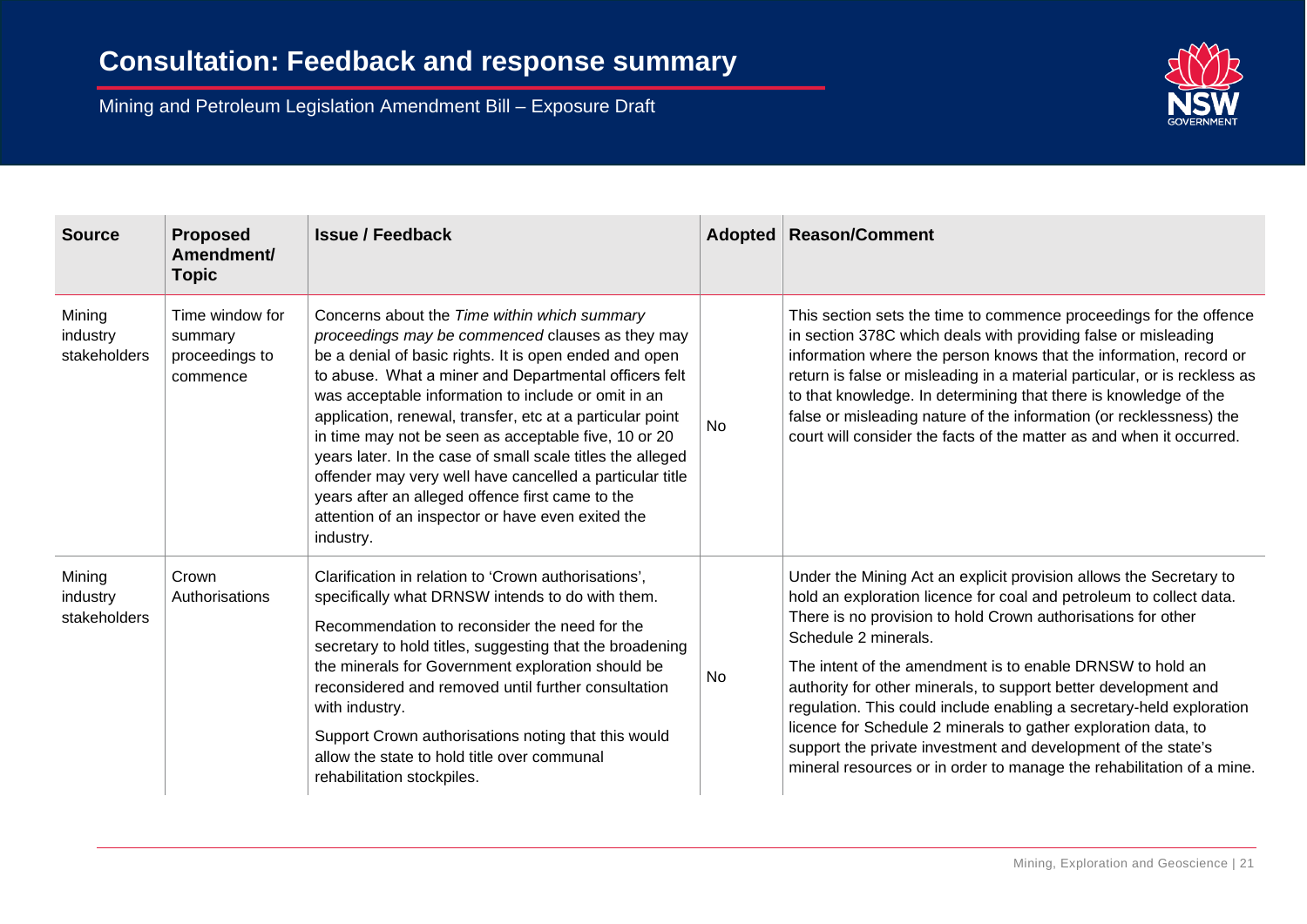

| <b>Source</b>                                       | <b>Proposed</b><br>Amendment/<br>Topic | <b>Issue / Feedback</b>                                                                                                                                                                                                                                                                                                                                                                                           |           | Adopted   Reason/Comment                                                                                                                                                                                                                                                                                          |
|-----------------------------------------------------|----------------------------------------|-------------------------------------------------------------------------------------------------------------------------------------------------------------------------------------------------------------------------------------------------------------------------------------------------------------------------------------------------------------------------------------------------------------------|-----------|-------------------------------------------------------------------------------------------------------------------------------------------------------------------------------------------------------------------------------------------------------------------------------------------------------------------|
| Mining<br>industry and<br>community<br>stakeholders | Closure of<br>redundant funds          | Concern about the proposal to close the mineral<br>claims district fund and opal prospecting area<br>management fund.                                                                                                                                                                                                                                                                                             | <b>No</b> | The funds were established but never activated. The funds hold no<br>money and the amendment will remove redundant management<br>fund requirements as a matter of housekeeping.                                                                                                                                   |
| Mining<br>industry<br>stakeholders                  | Coal Identification<br>Fund            | Request for confirmation that the money in the Coal<br>Identification Fund would be rolled over to the new<br>Coal Authorities Allocations Fund.                                                                                                                                                                                                                                                                  | Yes       | Yes, the money from the Coal ID Fund will be moved to the Coal<br>Authorities Allocations Fund.                                                                                                                                                                                                                   |
| Primary<br>industries<br>stakeholders               | <b>Aerial Survey</b>                   | Request for increased regulation around the use of<br>aerial surveys in mining and exploration activities due<br>to the potential impacts of stock and farmers.<br>Comment that aerial surveys should be included as<br>part of access agreements.<br>Provision of a number of case studies showcasing<br>their request for increased regulation around aerial<br>surveying, and the impact on stock and farmers. | N/A       | The regulation of aircraft operation is a matter for CASA however<br>DRNSW recognises the distress aerial surveys may cause and<br>strongly recommends that explorers undertake a risk assessment<br>and consultation with landholders before these activities occur.<br>This matter is out of scope of the Bill. |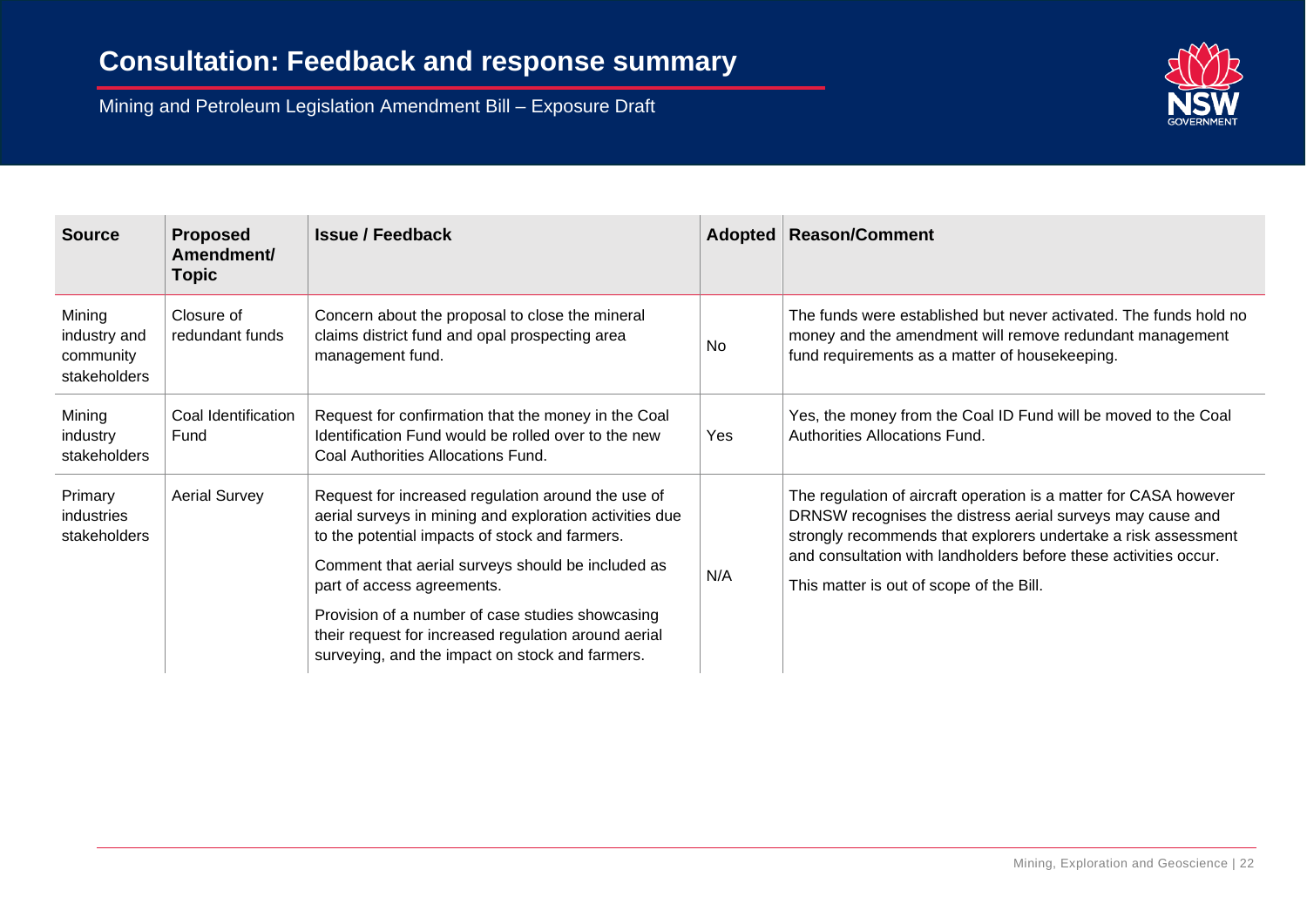

| <b>Source</b>                                                                 | <b>Proposed</b><br>Amendment/<br>Topic | <b>Issue / Feedback</b>                                                                                                                                                                                                                                                                                                                              |     | Adopted   Reason/Comment                                                                                                                                                                                                                                                                                                                                                                                                                                                          |
|-------------------------------------------------------------------------------|----------------------------------------|------------------------------------------------------------------------------------------------------------------------------------------------------------------------------------------------------------------------------------------------------------------------------------------------------------------------------------------------------|-----|-----------------------------------------------------------------------------------------------------------------------------------------------------------------------------------------------------------------------------------------------------------------------------------------------------------------------------------------------------------------------------------------------------------------------------------------------------------------------------------|
| Mining<br>industry,<br>community<br>and primary<br>industries<br>stakeholders | Waivers                                | The introduction of a broader waiver power was<br>supported by industry and not supported by an<br>agriculture stakeholder<br>One individual expressed concern that increased<br>waivers may reduce transparency and opportunity for<br>public scrutiny                                                                                              | No  | The Acts currently contain narrow waiver powers, which limits the<br>potential to respond to significant hardship or test alternative<br>regulatory approaches. The more general powers will increase<br>flexibility of government to respond to unforeseen circumstances.<br>Current requirements to consider adverse impacts on a person's<br>rights would remain. The regulations will be able to specify persons,<br>activities or circumstances to which waivers may relate. |
| Mining<br>industry and<br>primary<br>industries<br>stakeholders               | Removal of<br>Statutory<br>Declaration | The removal of statutory declaration requirements is<br>supported by industry, in favour of less complexity with<br>lodgements and clearer expectations.<br>A primary industries stakeholder did not support the<br>removal of the statutory declaration requirements and<br>replacement with statement by the applicant as a<br>weaker requirement. | No. | This Bill removes the few remaining requirements for provision of a<br>statutory declaration. This is consistent with standard Departmental<br>practices, which rely on affirmations and the use of false and<br>misleading information offences to regulate the accuracy of<br>documents.                                                                                                                                                                                        |
| Mining<br>industry<br>stakeholders                                            | Exploration in<br>exempt areas         | Support change to remove certain approval<br>requirement if prospecting in exempted areas where<br>landholder (eg. NPWS, Crown Lands, etc) consent is<br>given.                                                                                                                                                                                      | N/A | The amendment is intended to reduce unnecessary administrative<br>burden on industry.                                                                                                                                                                                                                                                                                                                                                                                             |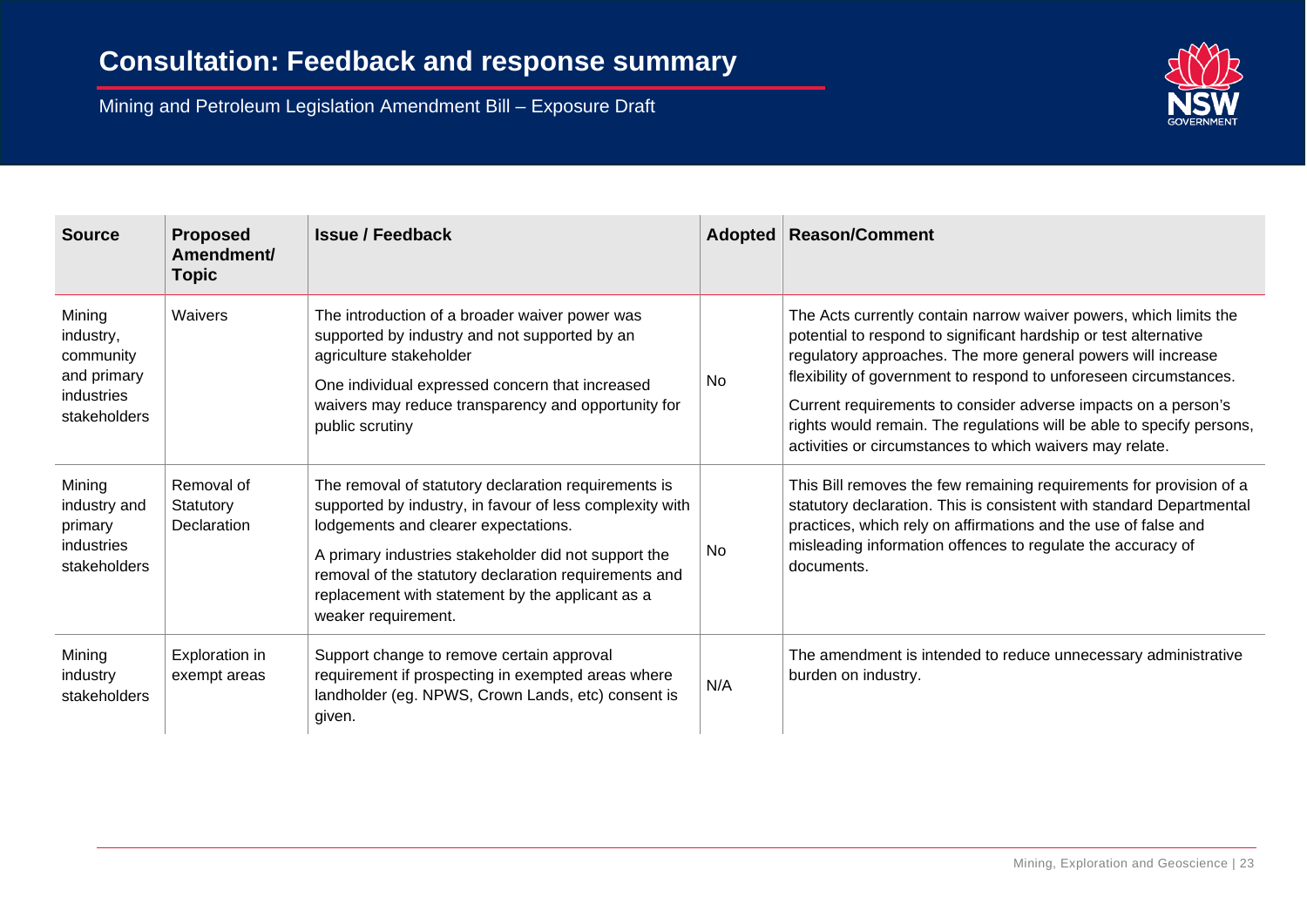

| <b>Source</b>                                                   | <b>Proposed</b><br>Amendment/<br><b>Topic</b>                             | <b>Issue / Feedback</b>                                                                                                                                                                                                                                                                                                                                                                                                                                                                                                                                                                                                                                                                                        |      | Adopted   Reason/Comment                                                                                                                                                                                                                                                                                                                             |
|-----------------------------------------------------------------|---------------------------------------------------------------------------|----------------------------------------------------------------------------------------------------------------------------------------------------------------------------------------------------------------------------------------------------------------------------------------------------------------------------------------------------------------------------------------------------------------------------------------------------------------------------------------------------------------------------------------------------------------------------------------------------------------------------------------------------------------------------------------------------------------|------|------------------------------------------------------------------------------------------------------------------------------------------------------------------------------------------------------------------------------------------------------------------------------------------------------------------------------------------------------|
| Mining<br>industry and<br>primary<br>industries<br>stakeholders | Land access<br>issues - mediation,<br>arbitration and<br>compensable loss | Request for the current status quo of 'reasonable cost'<br>assessment regarding explorers paying for mediation<br>and arbitration (when a mutually acceptable access<br>agreement cannot be agreed on) is retained, rather<br>than a 'cost cap' being placed on costs.<br>Recommendation for a review and streamlining of land<br>access for exploration in particular a review of the land<br>access framework, current cost structure, land access<br>process, cost caps and the definition of significant<br>improvement and consider a streamlines process for<br>reconnaissance activities.<br>Suggestion to postpone land access penalties until a<br>review of the land access framework is undertaken. | l No | Land access issues about mediation, arbitration and compensable<br>loss are out of scope of the current legislative amendments however<br>are currently being considered by DRNSW.<br>While DRNSW understands concerns about land access, it does not<br>support exploration licence holders entering land without a valid<br>land access agreement. |
| Mining<br>industry<br>stakeholders                              | Application and<br>other forms                                            | Suggestion that printable forms continue to be made<br>available despite wider move to online form<br>submission                                                                                                                                                                                                                                                                                                                                                                                                                                                                                                                                                                                               | Yes  | While DRNSW is moving to an online-focused service delivery<br>model the DRNSW understands that printable forms and in person<br>lodgement may be required for some businesses.                                                                                                                                                                      |
| Mining<br>industry<br>stakeholders                              | Notice of<br>cancellation                                                 | Suggestion that notice of cancellation of an authority<br>should be provided to the administrator before a final<br>decision is made.                                                                                                                                                                                                                                                                                                                                                                                                                                                                                                                                                                          | Yes  | The current provisions relating to cancellation of authorities (section<br>126) provides for procedural fairness in relation to cancellations.<br>If an external administrator has been appointed to an authority<br>holder, notices will be directed to the administrator.                                                                          |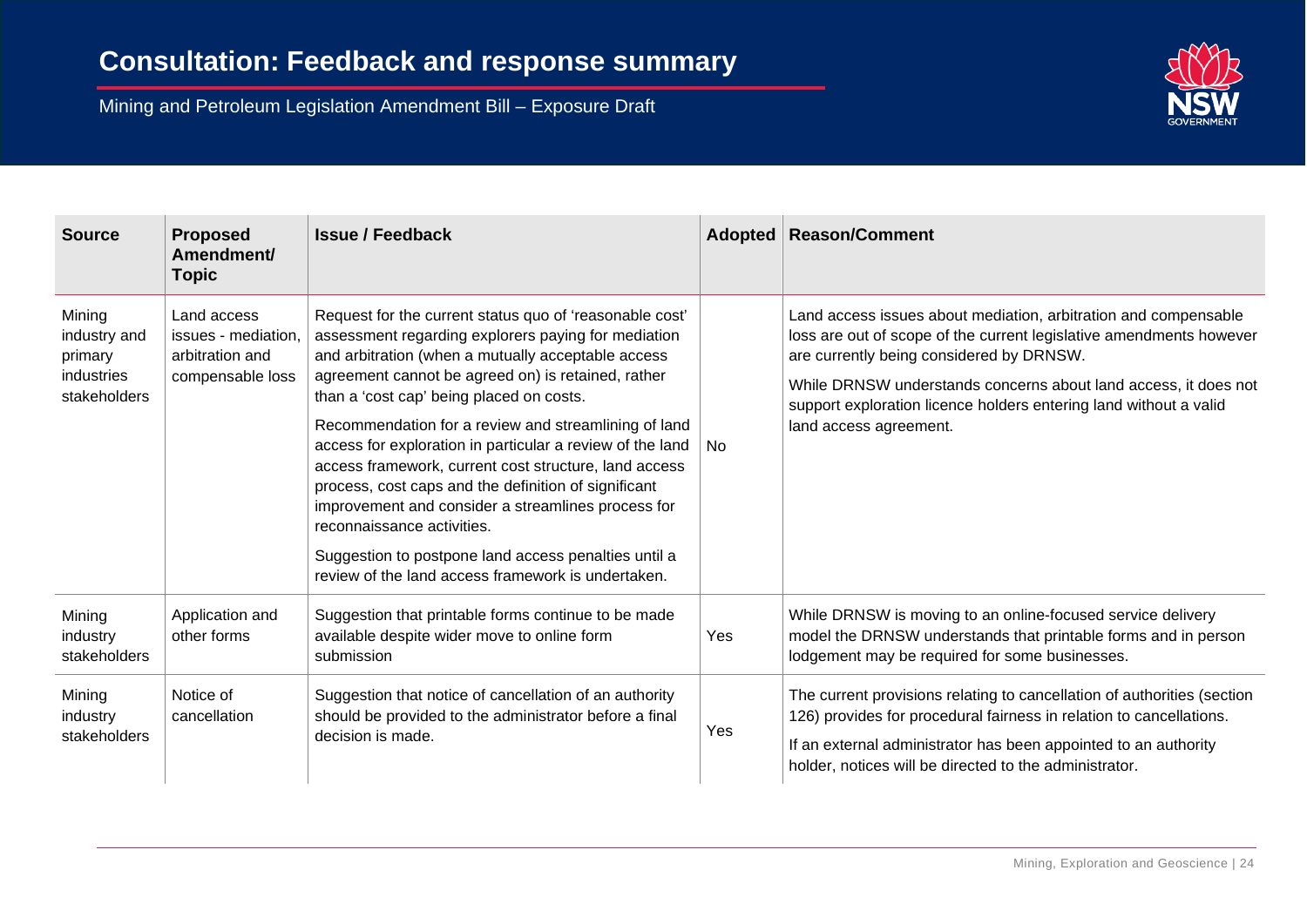

| <b>Source</b> | <b>Proposed</b><br>Amendment/<br><b>Topic</b>      | <b>Issue / Feedback</b>                                                                                                                                                                                                                                                                                                                                                                              |           | Adopted   Reason/Comment                                                                                                                                                                                                                                                                                                                                                                                                                                                                                                                                                                                                                                                                                                                                                                                                                                                                                                                                                                                                                                                                                                                                                              |
|---------------|----------------------------------------------------|------------------------------------------------------------------------------------------------------------------------------------------------------------------------------------------------------------------------------------------------------------------------------------------------------------------------------------------------------------------------------------------------------|-----------|---------------------------------------------------------------------------------------------------------------------------------------------------------------------------------------------------------------------------------------------------------------------------------------------------------------------------------------------------------------------------------------------------------------------------------------------------------------------------------------------------------------------------------------------------------------------------------------------------------------------------------------------------------------------------------------------------------------------------------------------------------------------------------------------------------------------------------------------------------------------------------------------------------------------------------------------------------------------------------------------------------------------------------------------------------------------------------------------------------------------------------------------------------------------------------------|
| Various       | Royalties for<br>Rejuvenation -<br>Fund and amount | Several submissions requested additional funding for<br>the program.<br>The provisions of Bill in relation to the fund were<br>questioned in relation to the amount of money, period<br>of funding, increasing or accumulating funding, source<br>of funding and administration of the Fund.<br>One submission suggested portioning funding for<br>different regions to ensure equitable allocation. | <b>No</b> | Funding for the program is a matter for the Government and outside<br>the scope of the Bill.<br>Legislation allows for increased deposits to the fund, and for money<br>to accumulate. The details are not required in legislation because<br>the general powers as drafted are sufficient to allow operation of<br>fund. Further details can be provided in the Regulation and<br>guidance. Amounts of funding are generally not specified through an<br>Act.<br>The power in section 292W(3) allows the Secretary of DRNSW to<br>administer the Fund but does not empower the Secretary to<br>unilaterally fund initiatives, only administrative expenses. Only the<br>Minister can approve funding for the program. Requiring Expert<br>Panel advice for administering the fund would be impractical.<br>Inclusion of 'if any' is standard drafting convention - money<br>contributed to the fund still needs approval of some form (Minister or<br>Parliament).<br>Partitioning the funds into 'sub funds' may be a consideration in the<br>process of setting up funds, however it may not reflect the<br>opportunities for economic diversification in each region in practice. |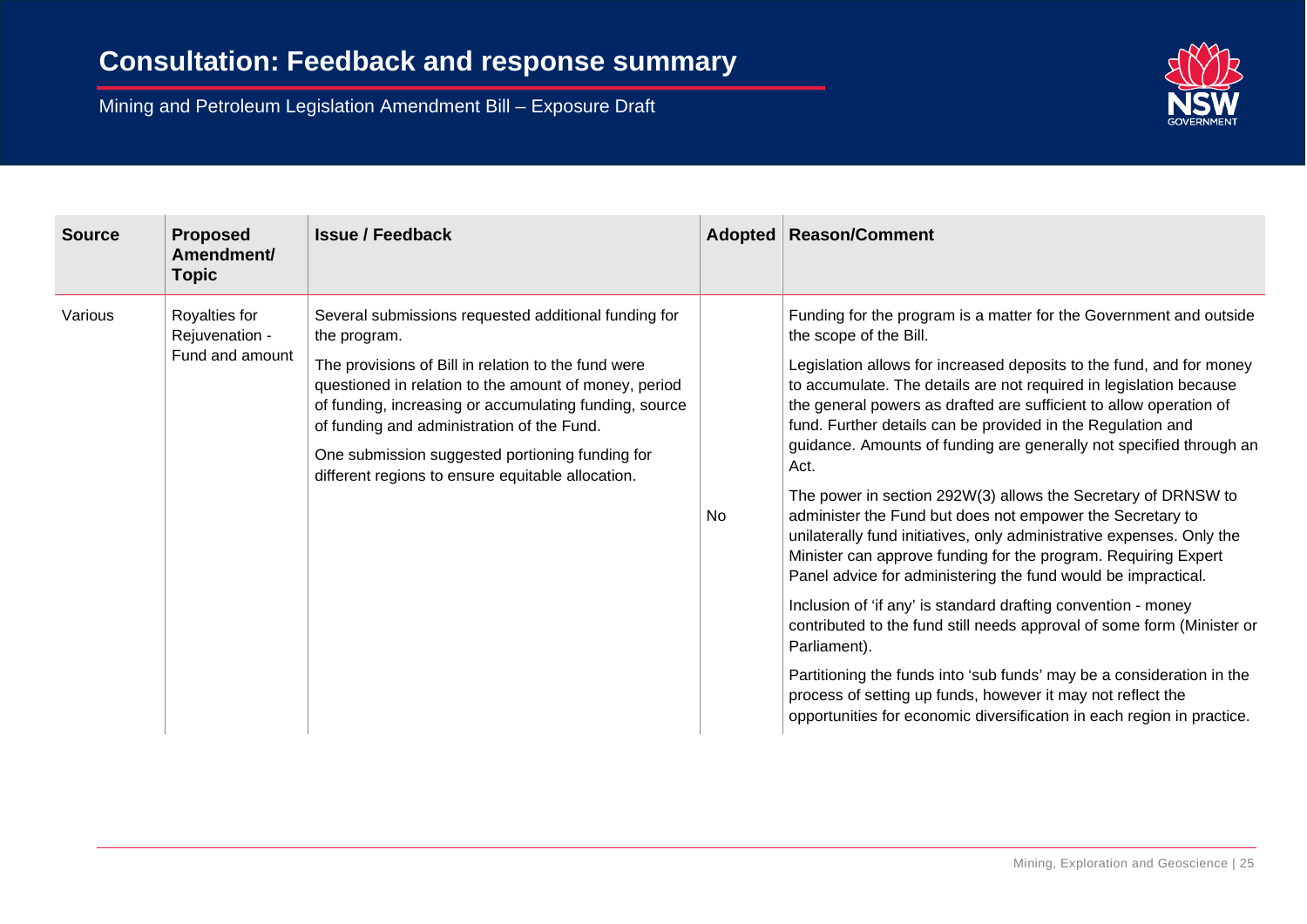

| <b>Source</b>                                                           | <b>Proposed</b><br>Amendment/<br><b>Topic</b>     | <b>Issue / Feedback</b>                                                                                                                                                          |     | Adopted   Reason/Comment                                                                                                                                                                                                                                                                                                                                                                                                                                      |
|-------------------------------------------------------------------------|---------------------------------------------------|----------------------------------------------------------------------------------------------------------------------------------------------------------------------------------|-----|---------------------------------------------------------------------------------------------------------------------------------------------------------------------------------------------------------------------------------------------------------------------------------------------------------------------------------------------------------------------------------------------------------------------------------------------------------------|
| Local<br>government,<br>environment<br>and<br>community<br>stakeholders | Royalties for<br>Rejuvenation $-$<br>consultation | Several councils requested further individual<br>consultation on the Fund.<br>Several submissions requested a requirement or<br>mechanism for community consultation in the Bill | Yes | DRNSW notes the request for further consultation. Councils in<br>affected coal mining regions are considered key stakeholders and<br>will be consulted on the establishment of panels<br>Community consultation can be addressed in either the Regulations<br>or guidelines – further consideration is required to determine the<br>most appropriate location for this provision. Further public<br>consultation will be undertaken on the draft Regulations. |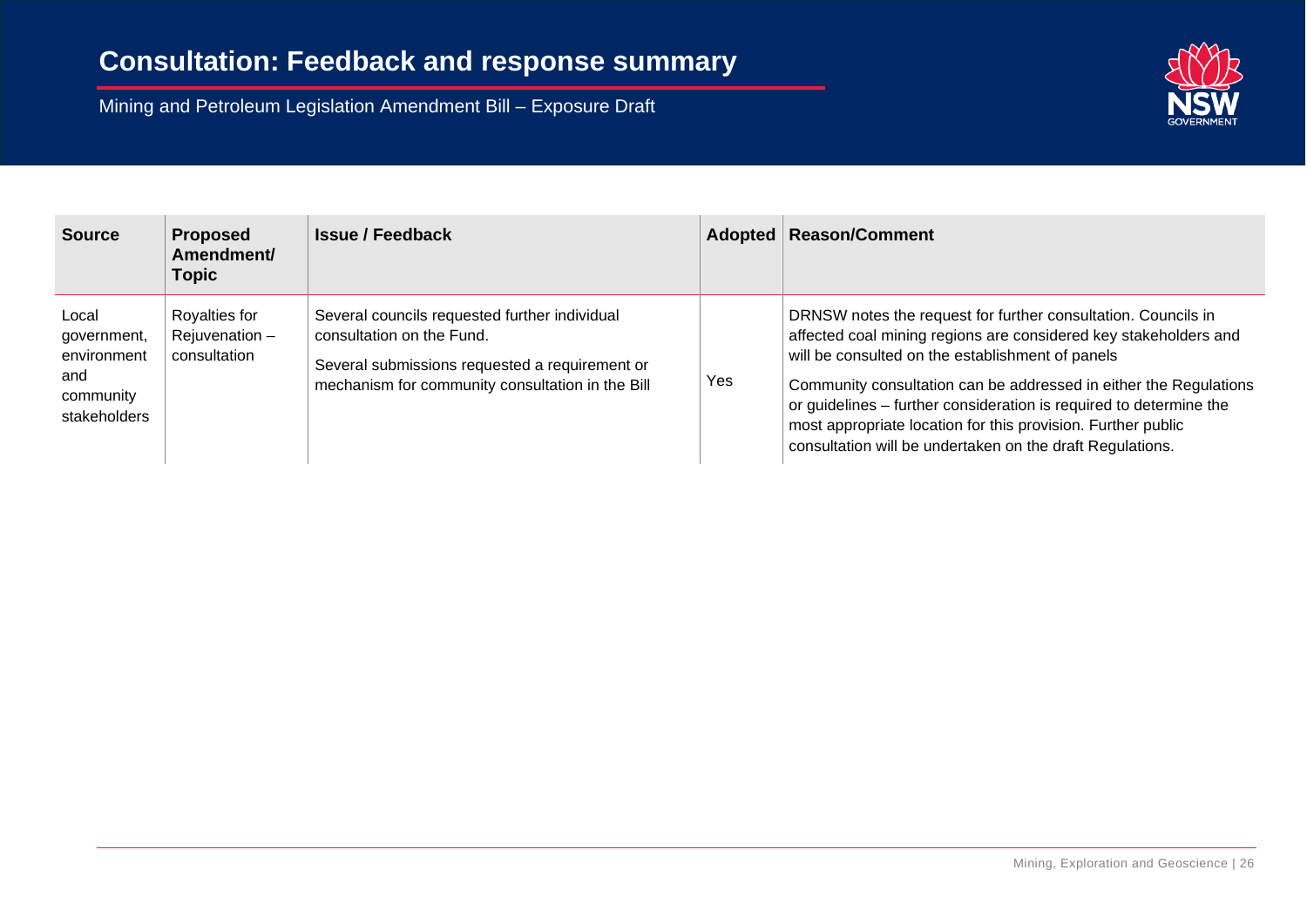

| <b>Source</b>                                   | <b>Proposed</b><br>Amendment/<br><b>Topic</b>                              | <b>Issue / Feedback</b>                                                                                                                                                          | Adopted | <b>Reason/Comment</b>                                                                                                                                                                                                                                                                                                                                                                                                                                                                                           |
|-------------------------------------------------|----------------------------------------------------------------------------|----------------------------------------------------------------------------------------------------------------------------------------------------------------------------------|---------|-----------------------------------------------------------------------------------------------------------------------------------------------------------------------------------------------------------------------------------------------------------------------------------------------------------------------------------------------------------------------------------------------------------------------------------------------------------------------------------------------------------------|
| Environment<br>and<br>community<br>stakeholders | Royalties for<br>Rejuvenation-<br>Review,<br>transparency and<br>reporting | Submissions suggested a regular review mechanism<br>that reports on the effectiveness of the Fund.<br>Additional measures for transparency and<br>accountability were suggested. | Yes     | A new provision has been included to review the Royalties for<br>Rejuvenation Fund to determine whether the policy objectives<br>remain valid and whether the terms of the provisions remain<br>appropriate for securing the objectives. The review is to be<br>undertaken as soon as possible after the period of three years from<br>the commencement of the provisions. A report on the outcome of<br>the review is to be provided to the Minister as soon as practicable<br>after the review is undertaken. |
|                                                 |                                                                            |                                                                                                                                                                                  |         | The provisions under the current drafting of the Bill require the<br>details of amounts paid from the fund and the purposes to be<br>published in the Department's annual report. This reporting<br>mechanism ensures a high level of transparency.                                                                                                                                                                                                                                                             |
|                                                 |                                                                            |                                                                                                                                                                                  |         | The Bill was amended in Parliament to include a provision that a<br>register including details of all projects funded from the Fund must<br>be published on the Department's website. This register must be<br>updated as soon as practicable after the end of each quarter.                                                                                                                                                                                                                                    |
|                                                 |                                                                            |                                                                                                                                                                                  |         | The Bill was also amended in Parliament to require the Secretary to<br>publish a public register on the Department's website that contains<br>the membership of each panel and a summary of the advice and<br>recommendations given to the Minister by the panels about<br>proposed projects.                                                                                                                                                                                                                   |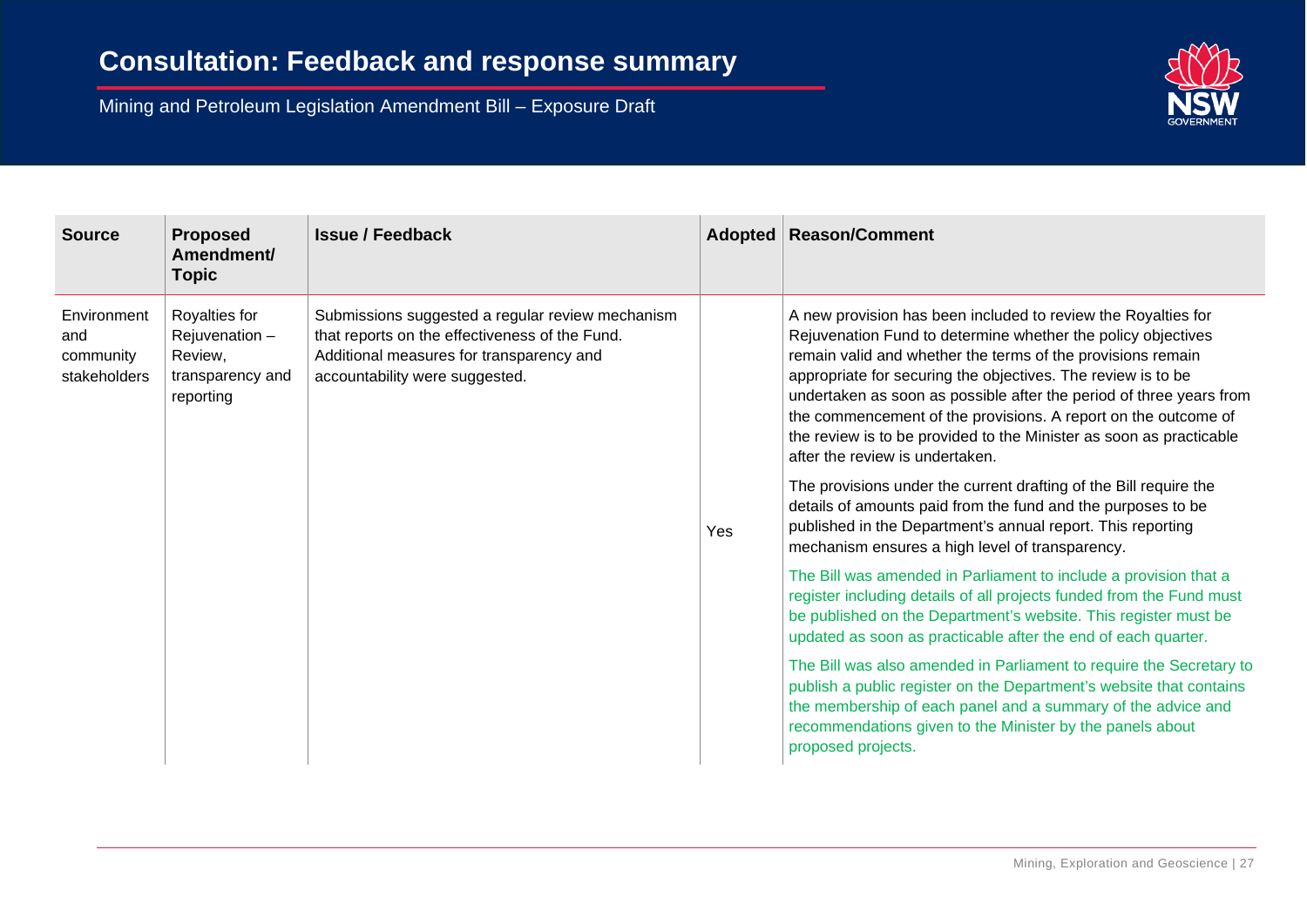

| <b>Source</b>                                                                        | <b>Proposed</b><br>Amendment/<br><b>Topic</b> | <b>Issue / Feedback</b>                                                                                                                                                      |         | Adopted   Reason/Comment                                                                                                                                                                                                                                                                                                                                                                                                                                                                                  |
|--------------------------------------------------------------------------------------|-----------------------------------------------|------------------------------------------------------------------------------------------------------------------------------------------------------------------------------|---------|-----------------------------------------------------------------------------------------------------------------------------------------------------------------------------------------------------------------------------------------------------------------------------------------------------------------------------------------------------------------------------------------------------------------------------------------------------------------------------------------------------------|
| Environment,<br>community,<br>individuals<br>and local<br>government<br>stakeholders | Royalties for<br>Rejuvenation $-$<br>scope    | Several submissions suggested broadening the scope<br>to include social and wellbeing initiatives,<br>rehabilitation, housing, planning for projects and public<br>interest. | In Part | The purpose of the Fund is to drive the economic transition of<br>communities away from coal mining. While community and<br>wellbeing initiatives would support communities, they do not align<br>with current objectives.                                                                                                                                                                                                                                                                                |
|                                                                                      |                                               |                                                                                                                                                                              |         | Public interest is always a consideration in NSW Government<br>funding programs.                                                                                                                                                                                                                                                                                                                                                                                                                          |
|                                                                                      |                                               |                                                                                                                                                                              |         | Rehabilitation of land disturbed by mining and prospecting is an<br>obligation of all holders of authorisations under the Mining Act and it<br>is not the intent of Fund to support rehabilitation.                                                                                                                                                                                                                                                                                                       |
|                                                                                      |                                               |                                                                                                                                                                              |         | Preliminary work is captured by 'other activities' and are consistent<br>with the intent of the fund.                                                                                                                                                                                                                                                                                                                                                                                                     |
|                                                                                      |                                               |                                                                                                                                                                              |         | The Bill was amended in Parliament to require the Minister to<br>consider the public interest and whether a payment would lead to a<br>negative impact on the environment, when authorising payments<br>from the fund. The Minister must also consider the advice and<br>recommendations given by the Expert Panel established for the<br>region and written advice from the Secretary that the payment<br>complies with the eligibility criteria issued and made publicly<br>available by the Secretary. |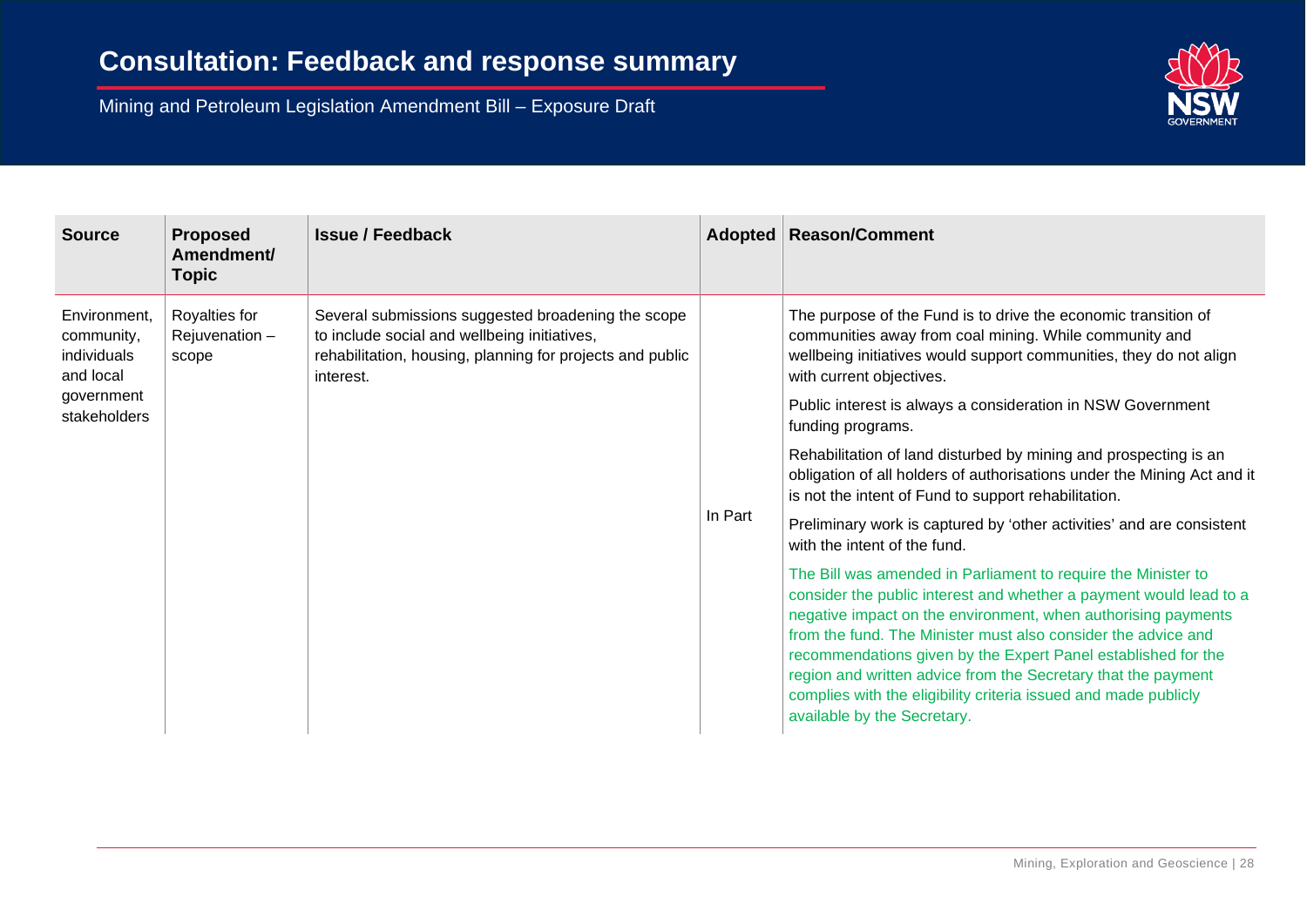

| <b>Source</b>                                                                        | <b>Proposed</b><br>Amendment/<br><b>Topic</b>                 | <b>Issue / Feedback</b>                                                                                                                                                                                                                                                                                                                                                                                                                                                                                                                                                                                                                                                                                                                         |         | Adopted   Reason/Comment                                                                                                                                                                                                                                                                                                                                                                                                                                                                                                                                                                                                                                                                                                                                                                                                                                                  |
|--------------------------------------------------------------------------------------|---------------------------------------------------------------|-------------------------------------------------------------------------------------------------------------------------------------------------------------------------------------------------------------------------------------------------------------------------------------------------------------------------------------------------------------------------------------------------------------------------------------------------------------------------------------------------------------------------------------------------------------------------------------------------------------------------------------------------------------------------------------------------------------------------------------------------|---------|---------------------------------------------------------------------------------------------------------------------------------------------------------------------------------------------------------------------------------------------------------------------------------------------------------------------------------------------------------------------------------------------------------------------------------------------------------------------------------------------------------------------------------------------------------------------------------------------------------------------------------------------------------------------------------------------------------------------------------------------------------------------------------------------------------------------------------------------------------------------------|
| Community<br>stakeholders                                                            | Royalties for<br>Rejuvenation -<br>Closing the Gap<br>targets | Suggestion that the Rejuvenation Fund to include<br>specific targets around employment of Aboriginal<br>people in line with the Closing the Gap targets and<br>outcomes.                                                                                                                                                                                                                                                                                                                                                                                                                                                                                                                                                                        | In part | Noting the commitment of the NSW Government to Closing the<br>Gap, these matters can be considered in the Regulations or funding<br>guidelines.<br>There will be further opportunities to provide feedback on the draft<br>Regulation.                                                                                                                                                                                                                                                                                                                                                                                                                                                                                                                                                                                                                                    |
| Environment,<br>community,<br>individuals<br>and local<br>government<br>stakeholders | Royalties for<br>Rejuvenation -<br><b>Expert Panels</b>       | Several submissions commented on the establishment<br>of expert panels, including the need for the panels to<br>be specific to, and genuinely represent each<br>community as well as getting the right level of<br>expertise and diversity.<br>There was a mix of opinions on legislative<br>requirements, while some suggested further details<br>should be contained in the Bill others suggested the<br>terms should not be prescribed or constrained by<br>regulations or policy.<br>One submission suggested amending section 292W(5)<br>to include expert panels.<br>Publication of the terms of reference and constitution<br>of the panel was suggested.<br>One submission suggested community-based<br>secretariats support the panel. | In part | Individual expert panels will be established for each region and<br>community representation is intended. The Regulations can guide<br>who is included and provide further details on the establishment of<br>panels and further consultation will be undertaken on the<br>development of the Regulations, which are required to provide the<br>governance framework for the Fund. Fund guidelines will provide<br>additional information.<br>The intent is not for expert panels to have unilateral ability to<br>approve expenditure.<br>The terms of reference and constitution of panels can be published<br>without requiring amendments to the Bill.<br>Community secretariats could create significant variation between<br>approaches for panels and while the idea has some merit, it would<br>be impractical for RRF panels given the overall governance model. |